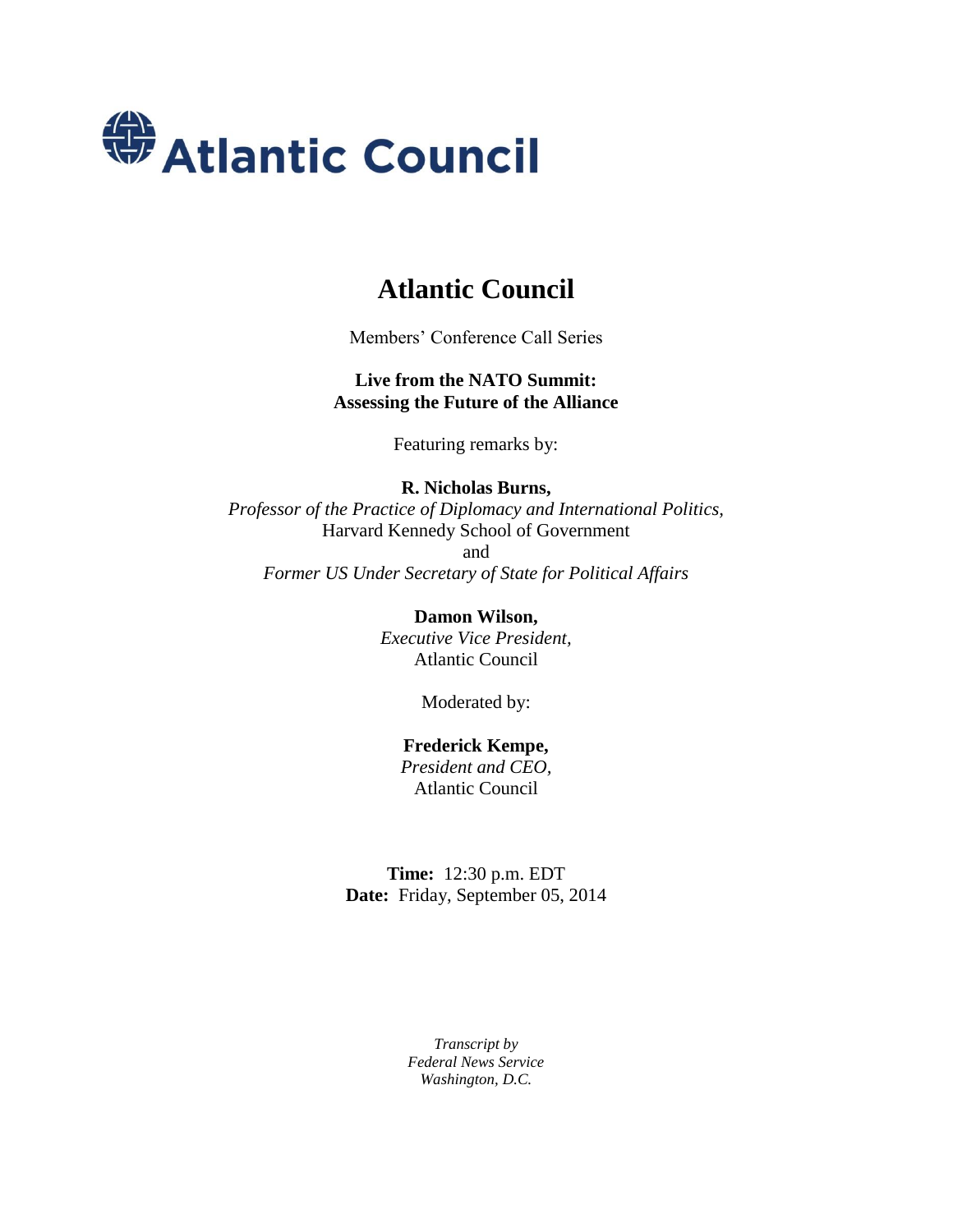OPERATOR: Excuse me, everyone. We now have Atlantic Council president and CEO Frederick Kempe on the line to start the call. Please be aware that each of your lines is now in a listen-only mode. At the conclusion of the speaker's remarks we'll open the floor for questions. At that time instructions will be given on how to proceed if you'd like to ask a question. I would now like to turn it over to Mr. Kempe, who will be offering some introductory remarks and choose the speakers and facilitate the discussion.

Mr. Kempe, you may begin.

FREDERICK KEMPE: Thank you very much, Vicente.

Welcome. As Vicente said, this is Fred Kempe. I first of all want to underscore how important the NATO summit is, that's ongoing. Some people have said it's one of the most important summits in NATO history. And one can regard that either from an upside or a downside, and our speakers will talk about that.

We've got a lot of people on the line. We're on the record. We'll get to as many questions as we can. And we've got experts, one of them sitting in Cardiff, our own Damon Wilson, vice president – executive vice president of Atlantic Council, and then Nick Burns in Cambridge, the American Cambridge, at Harvard. And I'll give each of them a quick introduction before we get going. A summary and transcript of the call will be on our website shortly after the call, as soon as we can get it up.

This week NATO convened 40 heads of states from its members and partners for the alliance's summit in Wales and the United Kingdom. This is, as I said, arguably one of the most important summits in NATO history as NATO is facing a range of challenges, from open conflict in Ukraine to the worrying and rapid proliferation of ISIS, the end of the largest mission in NATO's history in Afghanistan. And then beyond the current headlines, NATO has to tackle an emerging world of geopolitical competition.

We've seen the greatest number of crises since the end of the Cold War develop rapidly – it's one of the worst Augusts I can remember in my entire life – and there's real urgency to convening alliance leaders to galvanize international responses to these threats. So one of the question is whether this summit is living up to the challenges, and here to provide us with insights, as I said, Damon Wilson, executive vice president of the Atlantic Council. He'll go first and give us a little bit of a briefing on what has happened thus far in Cardiff. And also, he was just completing our Atlantic Council Future Leaders Summit at the NATO summit, and maybe he'll give us a quick download on what that was all about.

Ambassador Nick Burns – he was ambassador of NATO – Atlantic Council board director, will follow him. Let me introduce him now so I won't go through that again. Nick was a U.S. ambassador from 2001 to 2005 to NATO, ambassador to Greece '97 to 2001, and spokesman of the State Department before that, 1995 to '97. For five years he worked on the National Security Council at the White House, where he was a senior director for Russia, Ukraine and Eurasia affairs and special assistant to President Clinton and director for Soviet affairs in the administration of President George H.W. Bush.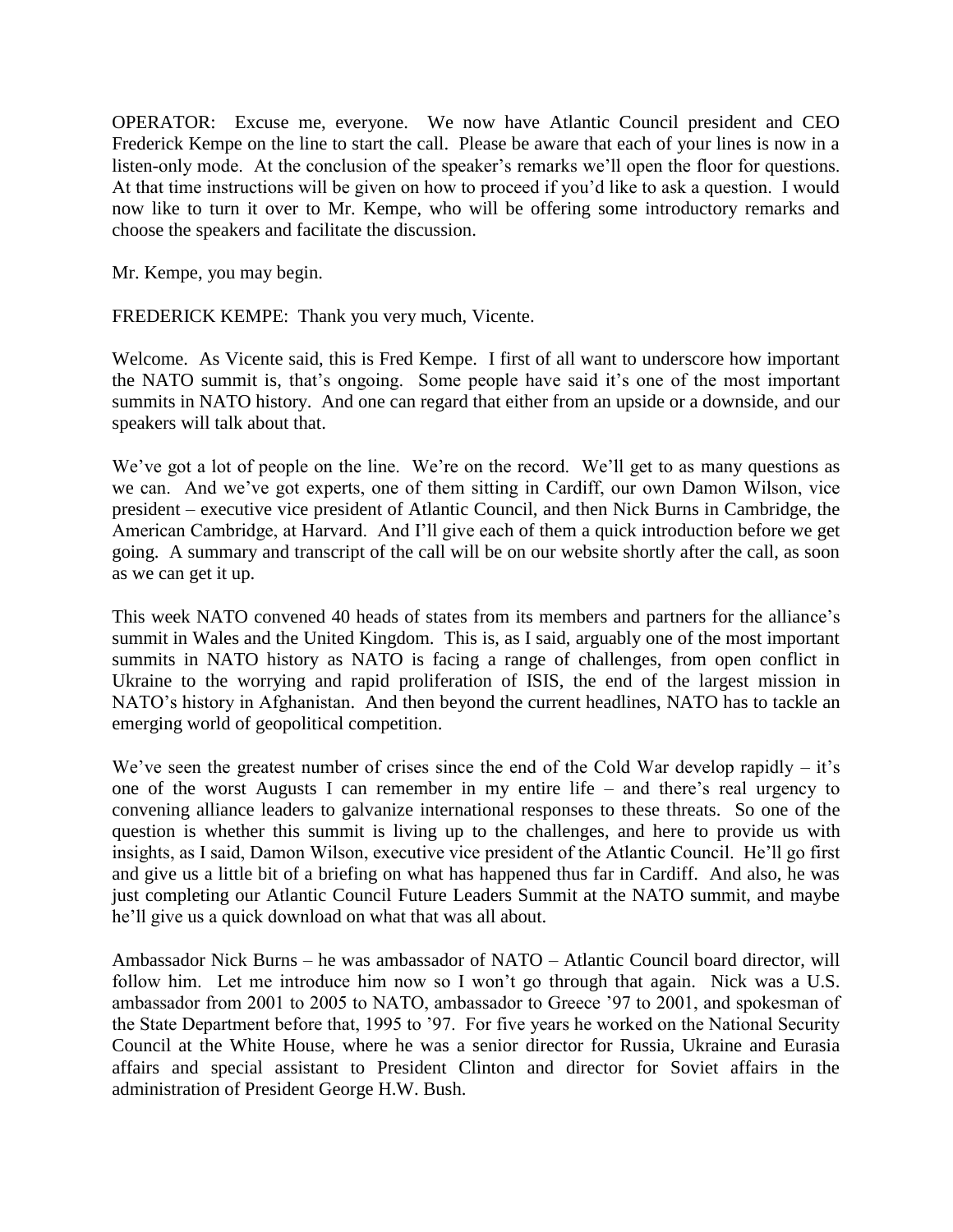Damon, from 2007 to 2009, served as special assistant to the president and senior director for European affairs at the – at the National Security Council. He had a series of jobs before that at NATO and the State Department, chief of staff at our embassy in Iraq, so a broad set of responsibilities where he's – that have spanned international relations, and in particular – in particular Trans-Atlantic relations in NATO.

So, Damon, why don't you kick us off from Wales and then Nick will follow you?

DAMON WILSON: Thank you very much, Fred. And it's a pleasure to be here with everyone. Just right at the top let me just mention why we're here and then I'll get into framing – briefing sort of the summit decisions, and look forward to hearing Ambassador Burns' analysis of that.

We're here at the invitation of both NATO and the British government to run what's called the Future Leaders Summit. So we've recruited, from across 34 nations, all of NATO allies and key partners – North America, Europe, Eurasia, Middle East and North Africa and Asia, including Afghanistan – 34 delegates that are between the ages of 25 and 35. They're entrepreneurs, CEOs, civil society leaders, parliamentary – members of parliament, diplomats, veterans, journalists who already have demonstrated proven leadership in their own countries, in their own communities.

And we've been working essentially under the mandate of Secretary-General Rasmussen since the beginning of this year. And we've set out this project and training sort of in recognition that at the end of the day the Trans-Atlantic bond is underpinned by these relationships and that the alliance itself has to invest in that. So they gathered earlier this spring under the mandate of the secretary-general to prepare a report to the NAC, which they presented in Brussels in May, to help seed some ideas in advance of the Wales summit.

We then have expanded the group and gathered them here in Wales, where over the past three days they've been engaging leaders, prime ministers, foreign ministers, defense ministers, the secretary-general, NATO's military commanders to offer their own ideas and contributions. They've been playing a major public diplomacy role. We were the only sort of outside group, if you will, that was embedded in the Celtic Manor, the summit venue, and you can follow their big debate on the hashtag #futurenato.

And they're leaving Wales now with the tasking of taking forward the issues that they've selected on the NATO agenda to figure out how to have an impact, whether it's on Afghanistan, emerging threats or Ukraine-Russia, as the working group, the Future Leaders – in many respects, as the secretary-general calls them, as these honorary ambassadors of the alliance going forward.

And that's what brought the Atlantic Council into the heart of the Wales summit, and so at the same that that organization role gave us a terrific access to the decision-makers as the decisions were being taken and as the summit was unfolding. So let me just briefly offer a little bit of a debrief. NATO itself saw this summit about a year and a half ago as a potentially reflective summit taking into account the drawdown after a decade-plus of combat in Afghanistan. And because of world events, it really, in their view, has turned into an inflection point summit, sort of stealing a phrase from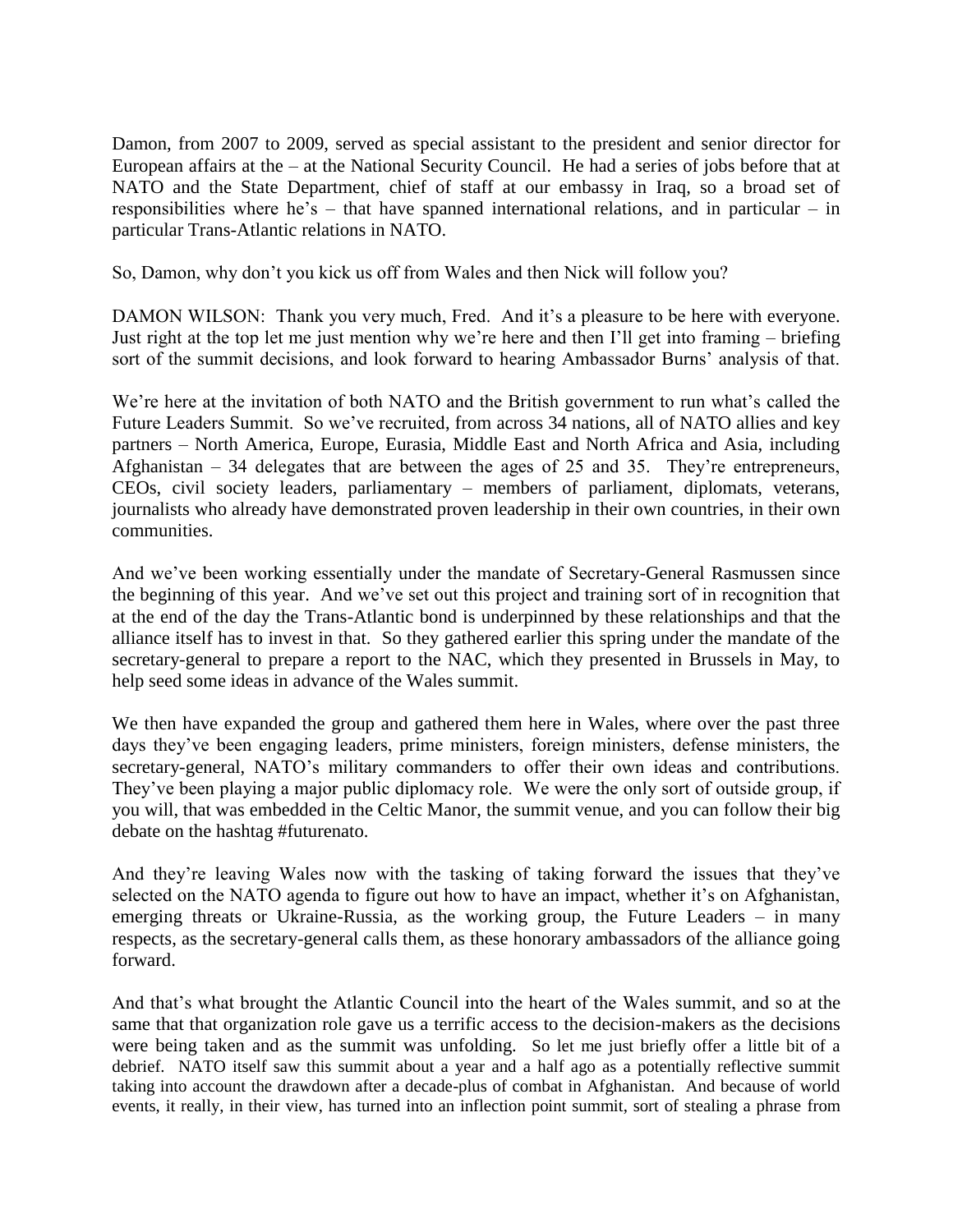Fred Kempe and the National Intelligence Council, about the time – times that we're in. And you're hearing NATO officials talk about this as a potential turning point summit for the alliance leading to a sort of realigned – a re-branded alliance, almost a NATO 4.0, as Ambassador Sandy Vershbow, the deputy secretary-general, has called it, recognizing that the first chapter of the alliance was about deterrence during the Cold War; second about outreach partnership and enlargement. The third phase was really the operational phase dominated by Afghanistan after 9/11, and now this NATO 4.0 has been a combination of going back to basics, because primarily of Mr. Putin, but also recognition that the alliance can't be confined to basics and has really pushed forward on this idea of a heavily networked alliance that is the hub of a global security network.

So it's true the leaders were gathering at  $a - at a$  very difficult, potentially historic time, the drawdown of the mission in Afghanistan, the reeling impact of the defense cuts that we've experienced since the Great Recession and the reality that the arc of crisis, if you will, the periphery of the alliance is on fire looking at southeast – on Turkey's border of Iraq and Syria, first and foremost, Ukraine – the Russian assault inside Ukraine. But even Libya, where the alliance ran an operation just two years ago, is in crisis today. At the same time, it's against the backdrop of a clear approach from the Obama administration the past couple years to take an intentional step back within the alliance to force the other allies to step up and step forward and to address essentially this burden-sharing argument, as Secretary Gates and others have spoken to so forcefully during their tenures. And this summit came together with a sense of urgency because of the crises in Ukraine, Iraq, Syria and Afghanistan itself.

The major decisions sort of fall into three bundles, and they're pretty significant for the summit – for the alliance. The first is this sort of bundle of things that fall under what's called the Readiness Action Plan, which does look like it could be the most fundamental realignment of the NATO (force structure since the end of the Cold War. And it sort of builds on the backbone of three aspects: The NATO response force, which frankly has lost a little bit of its responsiveness, has been reinvigorated and there will be a new spearhead force within the NRF that really will be capable of deploying rapidly within a matter of days. Second, this will be backed up by, for the first time ever, a new command headquarters element that will be on the territory of a quote-unquote new ally, that's a new ally after the NATO-Russia founding act in Poland. And this will be a headquarters unlike any other NATO headquarters – will be fully focused on Article 5 collective defense, common defense of the alliance, as opposed to the operations that the other headquarters have been focused on, but significantly, for the first time, putting it in the new member territory. And this will be backed up by forward deployment of NATO assets and forces. There's been contortions around trying to avoid the word "permanent" in an effort to not stick an eye in the Russians, of a direct violation of the NATO-Russia Founding Act, and so the alliance has agreed to continuous – so, continuous air, land and maritime presence and meaningful military activity in the eastern part of the alliance on rotational basis. So there are caveats there but what everyone says – that it turns into a basic continuous permanent presence. It'll be backed up by new resources – up to a hundred million dollars to upgrade some of the facilities – and the newer allies to help them serve as host nations in terms of reinforcement of other allied forces. And this is buoyed by the \$1 billion reassurance package that President Obama announced earlier in Warsaw.

The second part of this is  $-$  was really hitting at the core  $-$  the core challenge of the capabilities, was, frankly, lack of defense investment. And so for the first time since 2006, and certainly since the Great Recession, there's been a renewed commitment across the alliance to end the decline in defense spending. It's as if the allies have walked up to the cliff, looked over and decided to step back. And they've taken a political commitment here in Wales that this will be the bottom. This will be the nadir. And from here on out there will be a sense of momentum and movement towards reinvestments in defense issues. The United States have been pushing quite hard to have a very firm commitment of all allies to recommit to get to 2 percent of spending of the – of GDP on defense and of that, 20 percent or more on defense investment. The eventual defense pledge was a little bit watered down and so those allies have a – all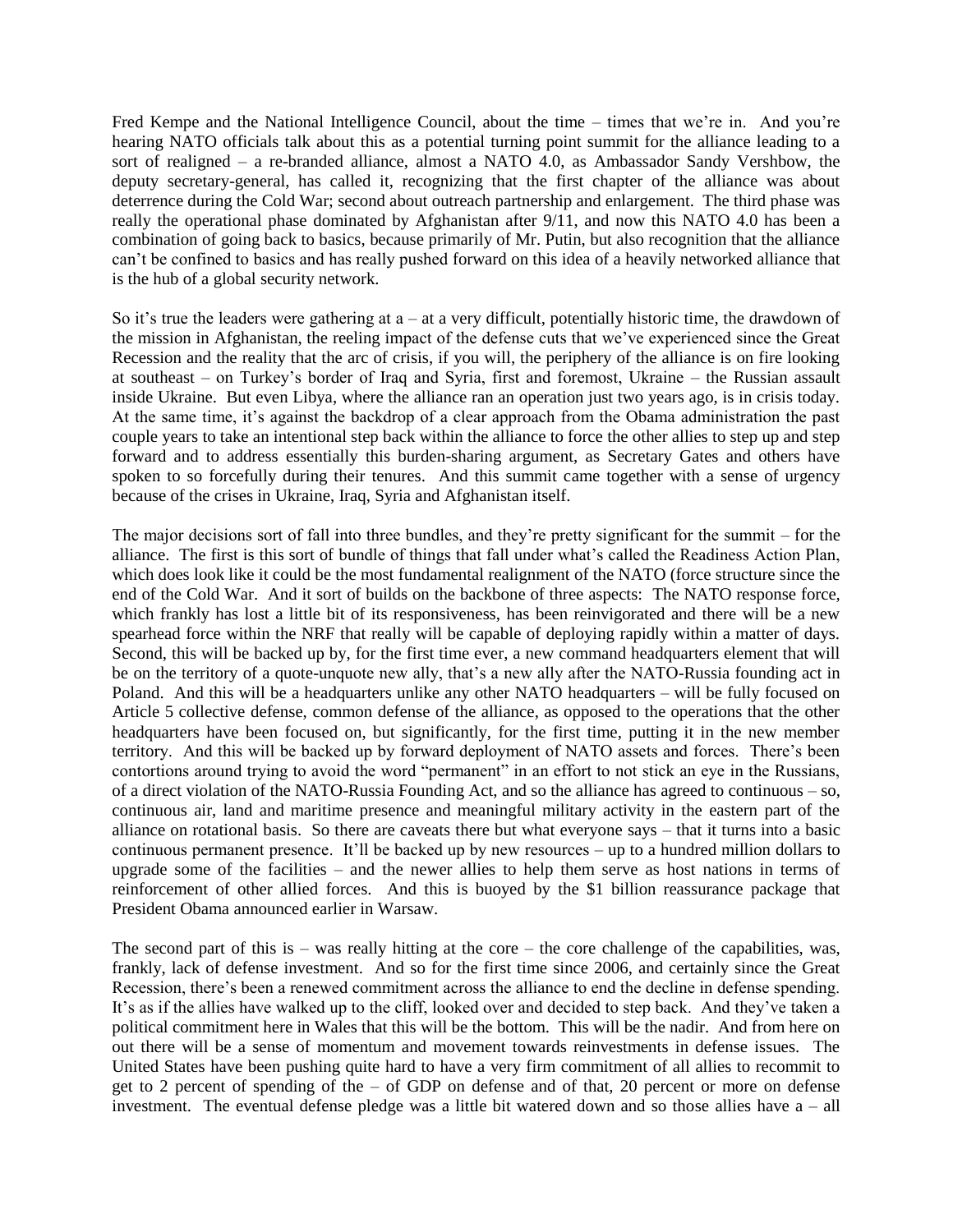those allies who are not yet there have agreed to halt any decline in defense expenditure and aim to increase this towards 2 percent within a decade. And so there's a political commitment; it's a little softer, I think, than many had hoped, coming into this.

The third bundle of issues revolves around NATO's partners. There's a whole new effort to leverage the Global Partnership Initiative that President Obama announced in Chicago with a new Partnership Interoperability Initiative. And this really draws on the lessons from Afghanistan and Libya of the importance of non-NATO allies in the operations. So, for the first time, countries – there will be five countries that have stepped forward with a so-called gold card for participation in NATO activities – Sweden, Finland, Australia, Jordan and Georgia. And these countries, for the first time, will be integrated over – into NATO planning cycles and all exercises; they'll have an opportunity to have a much bigger say and participation in NATO activities. While at the same time, about 24 other countries have a broader platform with which – with which to engage. The alliance, as well, also announced a whole new series of initiatives, one being the Defense Capabilities Initiative, premised on the idea of helping to project stability and security without deploying large forces, so drawing on lessons from Afghanistan, thinking about how to forward deploy NATO's training capacity, defense-building capacity. And it will begin in countries like Jordan and Moldova to assist these countries, but hopefully will be expanded, and again going to back to the idea of trying to put NATO at the hub of a global security network, increasingly working with organizations like the African Union.

To close this, what I'd say is that these are some significant decisions for the alliance itself, but the reality is, Fred said, Wales was also a convening, a gathering of the leaders of pretty – of the free world and their closest partners. And so the challenge that I think they urgently faced as political leaders, was not just the NATO agenda, but the test coming from the conflict that Putin was challenging – directly challenging the alliance after his actions in Ukraine. And this is where I think the alliance did an incredible job by projecting a sense of security and commitment to the allies. President Obama's visit to Estonia before the summit underscored that. But in some senses by providing clarity about the defense of all allies, combined with the sense of a lack of clarity about what to do with partners, particularly the partners in the East, the inadvertent consequence is perhaps a reinforcing of this gray zone. There's a heavy dose of realism here in Wales that there really was only so much allies were willing to do, able to do for Ukraine and I think you saw a tremendous outpouring of political support, you saw a modest step by NATO to say it would have long-term commitment to developing Ukraine's defense capacities over the medium to long-term, but a clear – pretty clear message that there's no military solution and there won't be shortterm military lethal assistance as it looks for the time being to support Ukraine. Hence, I think helping to convince President Poroshenko that even though a cease-fire has the negative potential to lead him to a frozen conflict, that may be the way to go and that's  $-$  (inaudible)  $-$  now.

The second two challenges, in fact Ambassador Burns will speak to this: Middle East, ISIS; much activity on the margins of the summit which we can get into; and Afghanistan, which was a missed opportunity here. This summit was really meant to mark the end of combat operations, a real transition in Afghanistan, and because of the election impasse, there was no president of Afghanistan present in Wales and it took place against the backdrop of an uptick in Taliban activity. And really the discussion here was, are we making a mistake, will Afghanistan face the same fate of Iraq if we don't get this right?

They closed the summit out by agreeing to reconvene in Poland, which will host the next summit, likely in two years from now. Fred, with that, I've gone on too long, let me stop and turn back to you and Ambassador Burns.

MR. KEMPE: Thanks, Damon. That was a great briefing – a lot of questions raised there. You know, my first blush comment on this would be it looks like the allies did well for themselves but did they do that well for the world? But we can come back to that.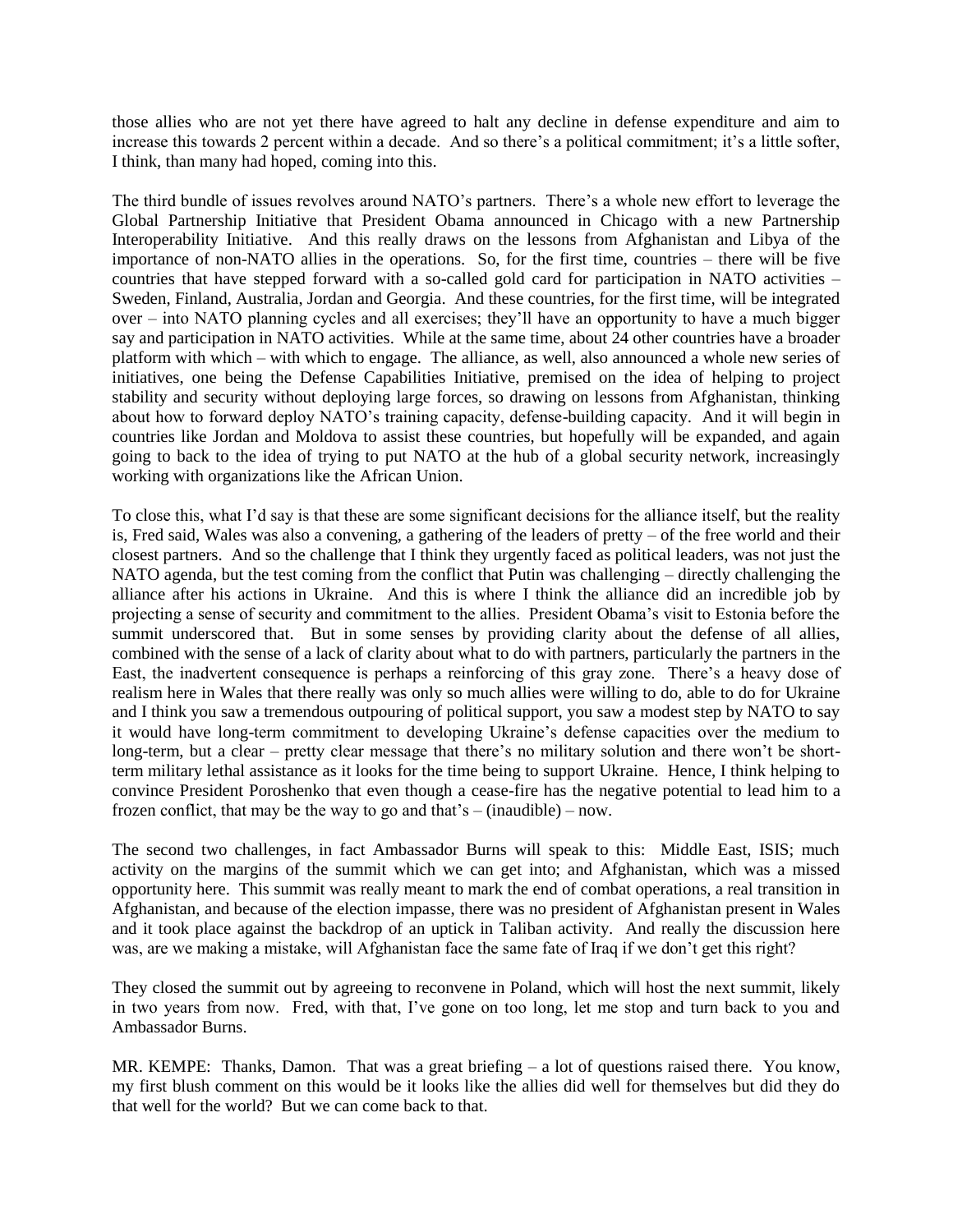Let me turn to Nick. And Nick, I mean, you've been ambassador to NATO, you've planned many of these sorts of summits. You did have the most important policymaking position, you know, short of the secretary of state at the State Department. So give us – give us your view of how you think this summit has gone and its sort of historical context.

NICHOLAS BURNS: Well thank you, Fred. Thanks to you and the Atlantic Council. Thanks to Damon Wilson for that very fine briefing. And good afternoon, everyone.

Fred, I'd say that this summit was one of the most consequential that NATO has had in its 65 year history simply because of the times and the challenges that these leaders face. And I think there are positives and negatives, and I'll start with the positive takeaways.

Certainly, the administration and President Obama and his team should feel proud of what they accomplished. They accomplished more in strengthening the alliance itself at this summit than most in the past. Damon's talked about some concrete achievements here. The NATO response force is not a new idea, it's an old idea; actually, it's more than 10 years old. But they really made it, they've now configured it so it can be very useful in defending those alliance neighbors that may need it in the future, especially those exposed to Russian power like Estonia, Latvia, Lithuania and Poland.

The decision on Defense spending that President Obama talked about in his press conference is very positive, that everyone is – has agreed to achieve a target of 2 percent GDP spending, but I think the devil's going to be in the details because only four of the allies currently meet that, and I'm skeptical that some of the major European allies – Germany, Italy, Spain, the Netherlands – will be able to meet that in the future, and certainly, some impressive decisions on military readiness and on stationing of NATO forces in the Baltics and Poland.

I think there's also a renewed sense in the United States of the importance of NATO and of Europe because of the crisis with Ukraine, because of the challenge that President Putin has put forward to the West. With all the talk of a pivot to Asia over the last several years, Europe is still our largest trade partner, Europe is still the largest investor in the United States and NATO's our most important alliance. And so you saw some of that – there was a sense of urgency at this summit that I don't remember at prior summits.

And I think in Europe as well, Putin's invasion of Ukraine – that, I think, is the right word, and it's disappointing to see that the United States and Germany won't use the word invasion after Putin has annexed Crimea and after he's put his own soldiers across the border into Ukraine to destabilize eastern Ukraine just in the last two weeks. But because of that, because of Putin's invasion of Ukraine, it's been a wake-up call for Europe, and I think the Europeans now understand that NATO is vital for them going forward.

For the last quarter century, there was a democratic peace in Europe, that peace has been shattered now by Putin. So for all of those reasons, I think NATO has been – has been reenergized in the process, and it's been a positive summit.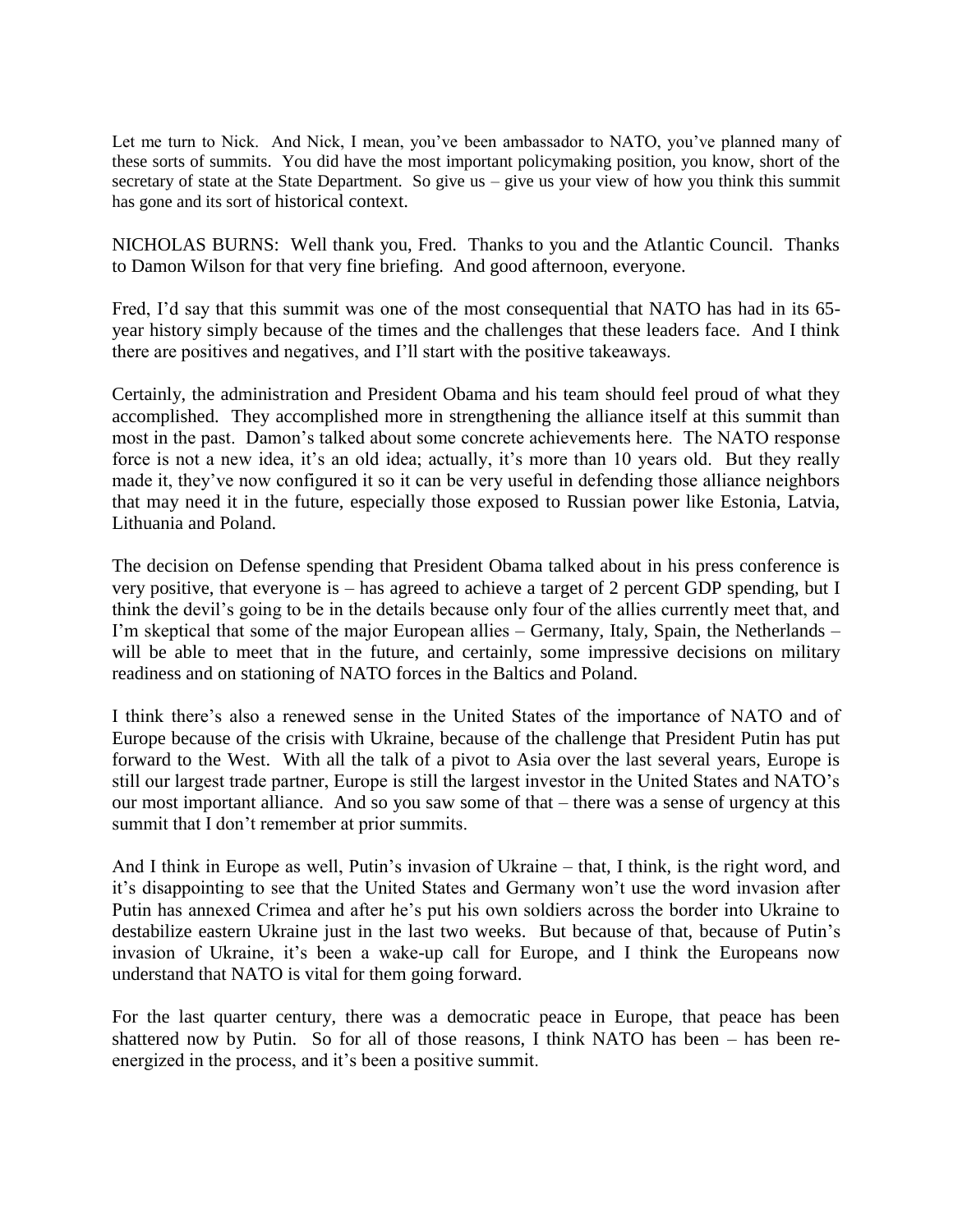I do think, however, that there is  $a$  – some major challenges that remain after the summit that the alliance didn't really deal with, and the first is on Ukraine. I did not see any concrete proposals for significant military assistance by the NATO countries, by the United States to the Ukrainian government, and the idea that we would not provide assistance to Ukraine when it needs to be able to protect its country, re-establish its authority in the eastern part of the country, it's very disappointing. The fact that there were no tough sanctions announced at the summit when all the world was watching, when the timing was right to really leverage President Putin, I thought was also disappointing.

Now, it's positive that President Obama and the other leaders have said that there will be further sanctions because of what Putin has just done, but, you know, you see now that classic – that Putin has acted in classic fashion. There's a new peace plan by Putin, there's now a new ceasefire, and we hope that that ceasefire will hold, but as President Obama said, we should be skeptical that it will.

I think NATO missed an opportunity here to increase the cost to President Putin by much tougher economic sanctions, financial sanctions on Russia. I think the impetus for those sanctions will now clearly decrease in Europe because of the prospects for some kind of political solution and ceasefire. My own view is that we can't trust Putin and that whatever peace plan and ceasefire's been put forward, he will continue to try to intimidate the Ukrainian government and he will leave his own forces on the territory of Ukraine itself. So in that sense, I'm sorry to say that I think that Putin has outmaneuvered the NATO leaders on this question.

The fact that France has still not cancelled both of its Mistral naval vessel sales to Russia is really ludicrous. The French said that they would – they would cancel one of them, but there's still one on the books. There are members of NATO that refuse to give up the defense contract they've already signed with Russia that are on the books but where the armaments have not yet been delivered. This does not speak of a strong, united, forceful alliance, it speaks to an alliance that has been intimidated in a way by the Russian government.

So I think that this has – this Ukraine issue is going to continue to bedevil the alliance, I don't think we saw a strong statement by the – by the NATO allies on Ukraine. In fact, I think maybe the way to look at the summit is that they made a lot of very positive impressive decisions to strengthen NATO and to reaffirm Article V and to reaffirm military readiness, but they did not make decisions that would be truly useful to the Ukrainian government.

Just two other points. I think that the President Obama did a very good job in his press conference today of outlining the initial framework of a pushback against ISIS in Iraq and possibly in Syria. And the United States has certainly put forward substantial commitment of air force – of air force to combat ISIS. It's now up to the Europeans to join the U.S. in a coalition.

The president says there will be a coalition, he said he heard positive comments by the allies. I hope very much that the Europeans will contribute not just with political support but with actual air assets to supplement what the United States has been doing. And I would say the big challenge is to convince some of the Sunni Arab states in the Middle East that they should give actual military and political support to such a coalition.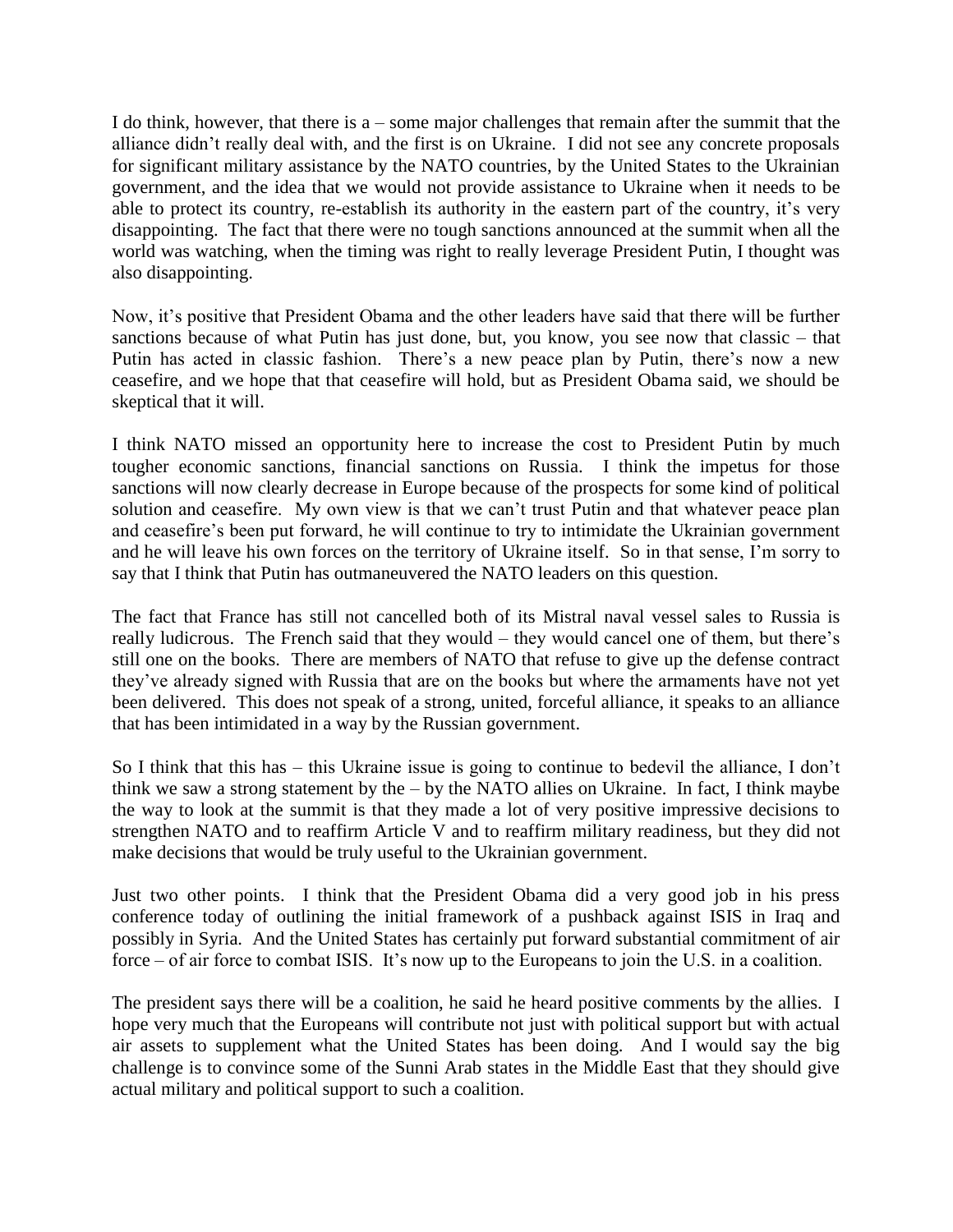Last point and I'll stop here, Fred and Damon. On Afghanistan, I know there was a special session on Afghanistan. I know it's a big problem, obviously, in trying to finish the election and work out the disputes between the two presidential candidates, but I think it's deeply worrying that NATO did not face the major decision it has to make: will it leave even a minimal level of combat forces in Afghanistan post-2016. And to have announced that we intend to bring the troops out by the end of 2016 does not – certainly won't intimidate the Taliban; it might even reinforce what the Taliban is planning to do, which is a major offensive against the new Afghan government.

That new government's going to be weak. It just seems to me that a better decision would have been for NATO to say that it's going to stay with some minimal level of combat forces post-2016. So those are my comments, Fred and Damon, on the summit.

MR. KEMPE: Thank you, Nick, for that. So if I'm putting together what both of you have said, I think what I'm hearing is under normal conditions, this would've been a very satisfactory or even successful summit because of some of the NATO-specific issues that have moved ahead that hadn't moved ahead for quite some time. But these are not normal situations, and by the measure of the historic situation, that the – that the alliance fell short.

So let me go to Damon first and then Nick. Is that a right reading of what you've said collectively? And if so, five years from now, what has been decided today that one could celebrate most, and five years from now, what do you think was not decided today where we may end up living – or paying for it being left out?

MR. WILSON: Fred thanks. I would say – first of all, I'd say under normal conditions, you actually wouldn't have gotten even the decisions you got. We only got this decision package because of Vladimir Putin, and I think that's the first part. NATO only fumbled decisions about itself, even areas where it had been trying for a while, because of the sense of focusing it behind the relevance of the alliance the Putin aggression in the east caused.

I think that what strikes me is the allies did pretty well of taking care of themselves, as you – as you said yourselves. The concern that I have is that there's a sense of – it's a false sense of security that you can protect your home if you've got fires raging all around it. And I think that's what the alliance is facing as it looks south, southeast and east that can really – can NATO really be secure? Can their – can European security – can Europe be stable when its periphery is facing some of the most serious historic crises? And I think that's something that because there wasn't a clear strategy for some of those problems, the focusing end word was "reassuring" and an important thing to do, but it belies a false sense of security if everything is falling apart around you.

And five years from now  $-$  I think a significant thing in five years from now, maybe two things: one, that it normalizes the ability of the alliance to move its own assets and resources throughout the alliance, including in the east, even though the alliance did not repudiate the NATO – (inaudible) – provisions that restrict that to some degree, and in all essences and purposes it did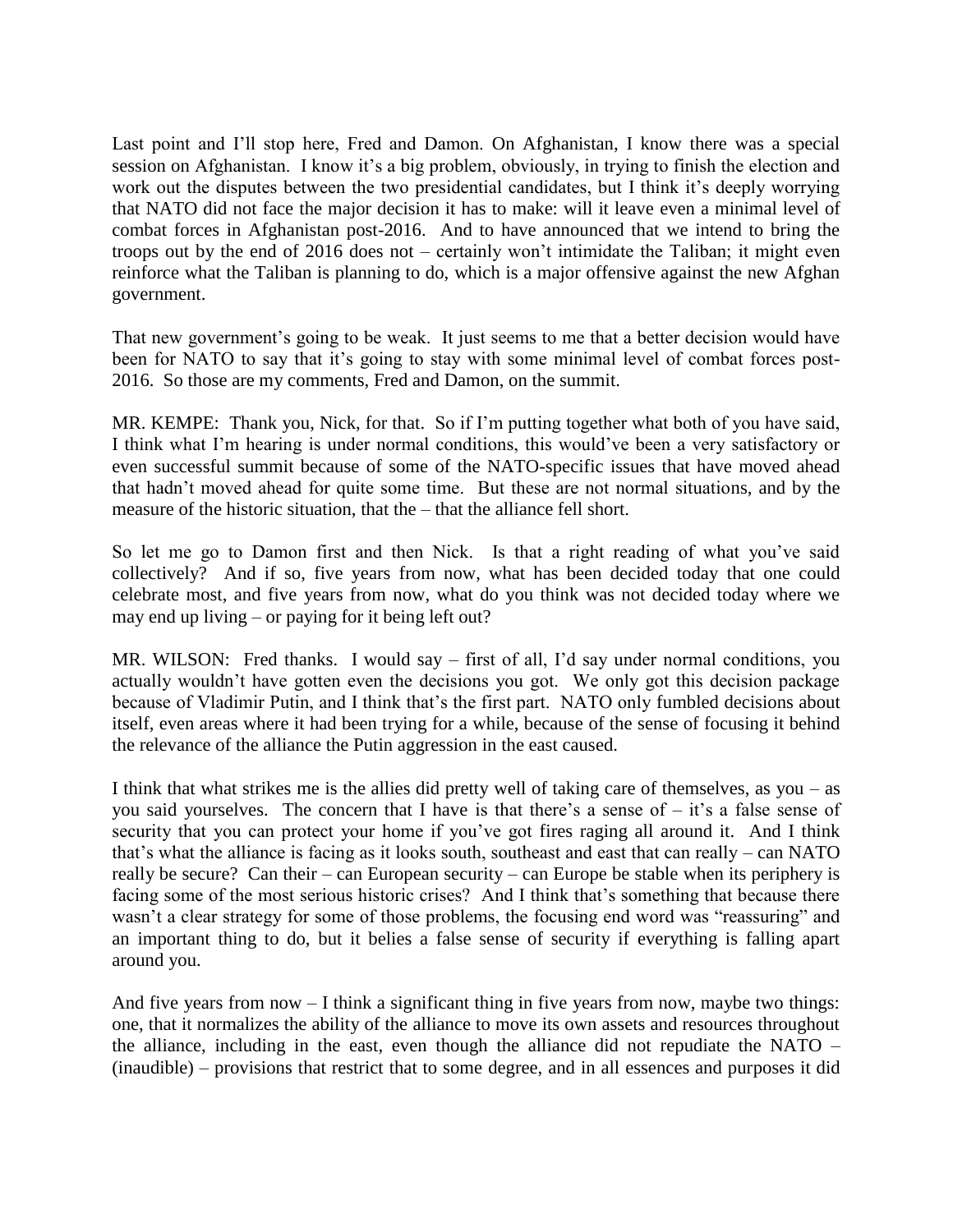through its decisions, and so the normalization of there are no two tiers of allies and the alliance can deploy on its own territory if it pleases.

The second one is, I think there are strategic implications in Wales to what the decisions that took place on these partners. The ISAF operation in Afghanistan was 98 percent NATO forces or other European forces. There's a good likelihood that any major operation in the future in which many of the allies are engaged, that percentage won't hold. There will be far more partners from Asia, the Middle East that are likely to take place in future operations. And what NATO has just done is it has removed some degree of barrier that really will help put the alliance at the hub of a global security network, because it's opened up a process for countries that have both the political will and the capability to really be able to use and work with the alliance as a credible framework for military operations, wherever they may be.

MR. KEMPE: Thank you, Damon.

MR. BURNS: So I'd just say that I think that President Obama deserves credit for having reenergized NATO. I get the sense – and I was ambassador there after 9/11, at another critical time – that this alliance has been revitalized. Putin maybe also deserves some credit for that. Putin's actions have revitalized NATO and have really woken up NATO, especially the European members. And I think at President Obama's press conference today, he listed four or five concrete achievements, and he deserves credit for those.

I would also say, though, I don't think that the alliance met the central challenge at this summit, and that was a clear, forceful and convincing response to Putin, because I'm skeptical about the cease-fire and very skeptical about Putin's peace plan. Putin has unfortunately intimidated the Ukrainian government, because there's been no effective, in part, Western response. So a sanctions decision this week would have been much more effective than a sanctions decision two or three weeks from now, whenever NATO and the EU are going to make that sanctions decision. A decision to extend even defensive military equipment to Ukraine would have been a strong answer to Putin. And so I think that the alliance did well, NATO did well reconfigure and revive itself, but it didn't answer the Ukraine question. And that's a problem because if you take Ukraine on top of Georgia in 2008, Putin's invasion of Georgia, and if you add to that the intimidation of Moldova and of Armenia and of Belarus, you have in place now new dividing lines in Europe. And President Putin is going to get away with this unless the cost is raised to him, and it doesn't appear that's going to be the case.

MR. KEMPE: Thanks for the clear answer, Nick, and to Damon as well.

So let's turn first to Jan Lodal of the Atlantic Council.

Q: (Inaudible.) Nick just started off by making my introductory comments, so I want repeat it. It seemed to me that – except to say that it seems to me that what happened here is that we want into the summit with Putin about four or five days away from a successful fait accompli, and unfortunately we've lost two or three of those four or five days, and so it looks like the fait accompli is there. And we now face a situation of living with a de facto Russian-controlled not only Crimea but of this part of Ukraine for the foreseeable future.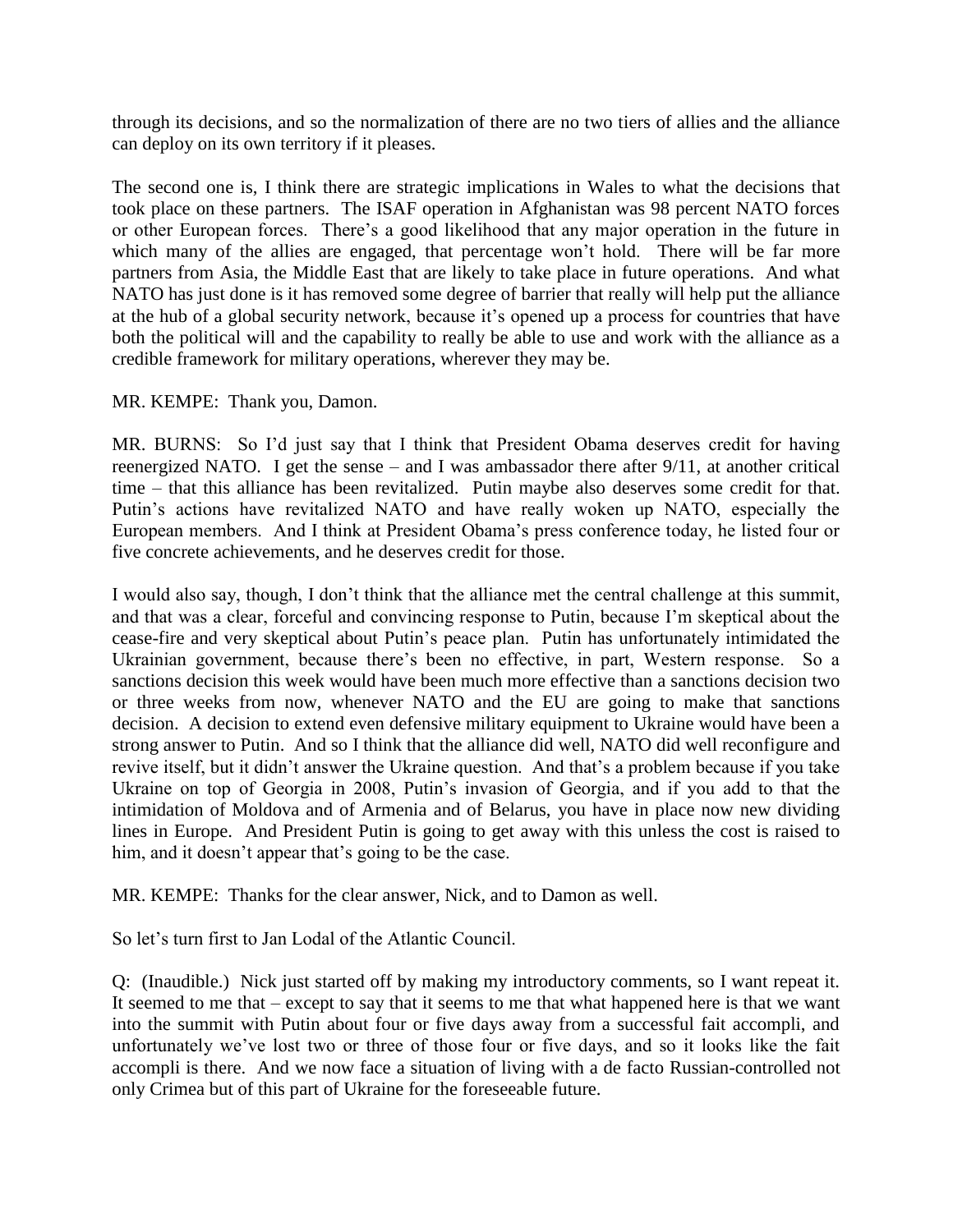So I think the question I would have is, is there any serious effort underway in the alliance to think through the details of how to provide enough military support and economic support and so forth to Ukraine to make sure that the fait accompli is not expanded? And of course, we've already had a lot of discussion about the need for much more serious sanctions to try to  $-$  which is the only option right now to try to reverse it, it would seem to me.

MR. KEMPE: Thanks for that question, Jan. For those on the line, formal top official in the Pentagon.

So, Nick, why don't you go first and then Damon. And let me add to Jan's question. What we're really talking about is we were talking about the summit. But of course, a lot of things take place underneath the level of the summit, and that's what Jan's getting at  $-$  any serious work, military, economic support within the alliance toward Ukraine that we're not seeing. Obviously there was an announcement of exercises on Ukrainian territory that some have pointed to.

So why don't both of you take on that and get us into -- a little bit into the dynamics of the Ukraine debate within the alliance that one doesn't see every day.

MR. BURNS: Well, this is Nick. Fred and Jan, thank you very much for your comment and question. I would just say that I think this is a critical question. How can the Western countries, indeed the world community, help to sustain the Ukrainian government that's embattled, that is overseeing a sick, faltering economy and that has a deep, deep social and political divide in the country? And the challenges are enormous.

And here I would give credit to the European Union and to Germany, that on the economic side the Europeans – and the Germans in particular – have announced over the last several months, including just the last two weeks, a substantial economic aid to Ukraine. And I think the United States could do more on the economic side, perhaps not to match what the EU has done because the EU is – the EU is obviously – is going to play a bigger role on trade and investment in Ukraine by virtue of geography, but the U.S. could do more on the economic side to help the Ukrainians.

On the military side, military support, I get the sense, but Damon would know better because he's in Wales, that the Europeans are quite skittish on this and quite divided, and that that lack of unity was a major reason for why we didn't go forward in Ukraine. I would hope that the United States government would look again at this issue of military support for Ukraine should it be requested, because even if the cease-fire holds, we have Russian separatists groups, Russian military forces on the soil of Ukraine. The annexation of Crimea, at the very least, we should want this major country Ukraine to have the ability to defend itself from any further invasion, or if the war resumes – and I would – I'm sorry to say I think there's a chance that that might happen, that this cease-fire might not hold.

MR. KEMPE: Thank you.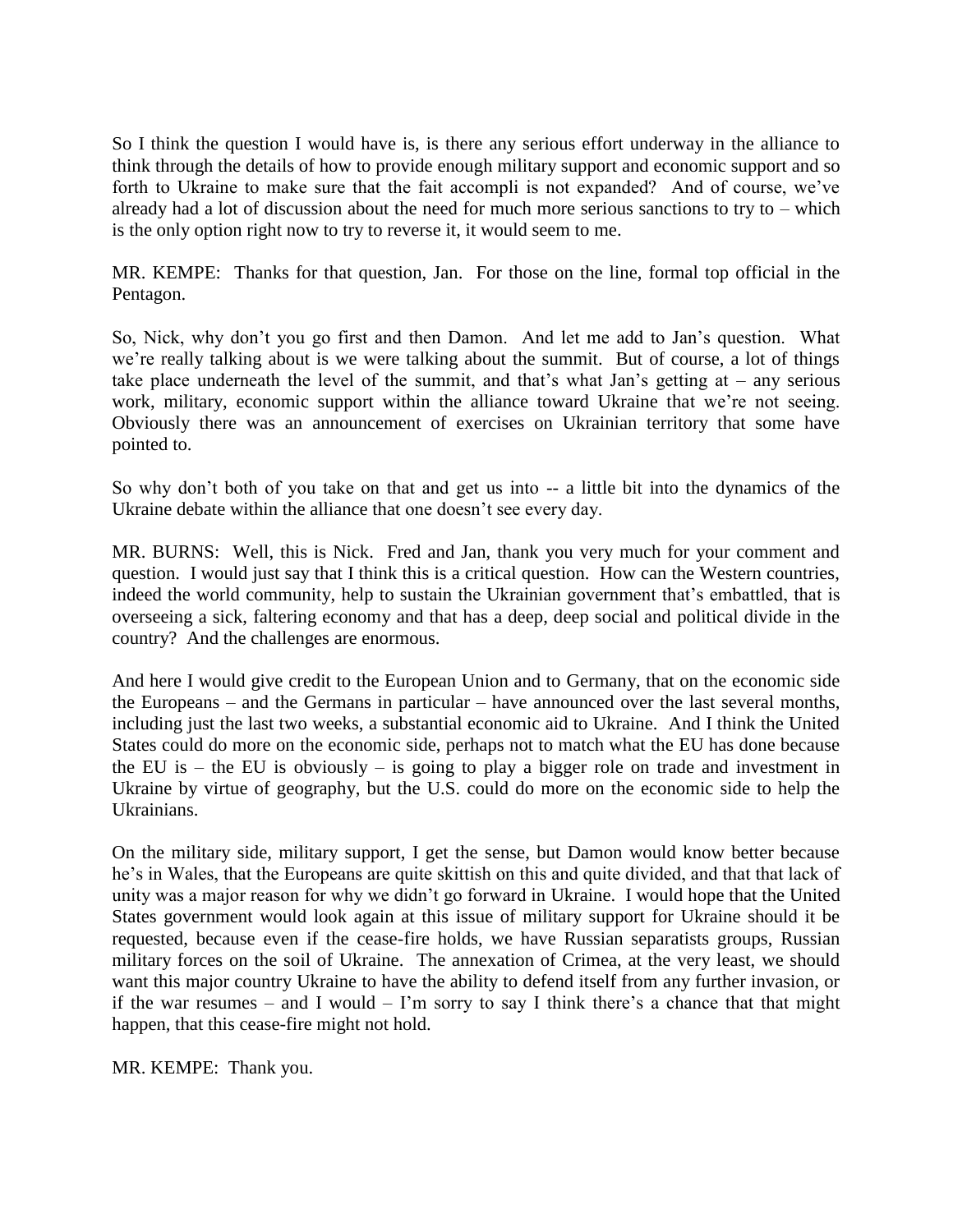MR. WILSON: Right, I really do think there's a mismatch between the rhetoric and the action. Poroshenko received quite a bit of political solidarity. There's a lot of political outrage. But the reality is, in concrete terms, very few allies are willing to back it up in terms of direct support for Ukraine. You will see there was an agreement that will lead to increase in nonlethal military assistance. The alliance is pushing forward several trust funds to support things like logistics, cyberdefense, command and control, rehabilitation of injured troops. There was great momentum on sanctions, and I think they will come, although I think I agree with Nick: It would have been powerful if they came while everyone was here. The most significant thing was the announcement of a U.S.-led exercise in western Ukraine. This is an exercise that the United States had stepped away from many months ago because of the (conflict announced but ?) we would go forward with other NATO allies.

But at the end of the day, there was a debate among – from what we've heard from some of the internal conversations about lethal assistance, and really only a few allies have been supporting that position, and either opposition or ambivalence among many of the others, who were taking a very painfully, as they would say, realistic view that if this escalates, it's the issue of the Ukrainian military being defeated by Russia. The problem is, is that the alternative cease-fire – permanent cease-fire could lead to a permanent dismemberment of Ukraine, not just with Crimea but with the Donbass. So I agree with Nick. I think this is the biggest missed opportunity to galvanize the alliance between a more coherent strategy to deter Putin. And in terms of the big picture, I think some of the allies failed to recognize that if they don't succeed in helping to deter Putin's aggression and invasion of Ukraine today, we're going to be facing a series of conflicts and crises that may force the allies' hands further down the line even as the costs get higher.

## MR. KEMPE: Thank you, Damon.

Let me turn to James Reinl with Al-Jazeera. And also, if you want to address your question to one of the two discussants specifically, please say that as well.

Q: OK. Great. I'll come in with a question. It's open to whoever's interested in answering it. I'm interested in the efforts against the Islamic State, because we're starting to see the shape of a coalition now. One can envisage, you know, what this will look like – a combination of Western airstrikes, Kurdish and Iraqi ground troops, efforts to get local Sunni sheiks on board. Given that the Islamic State can also envisage this kind of response, what do you think is their game plan, their strategy? And what predictions would you make about how this conflict will play out?

MR. BURNS: Well, this is Nick Burns, James. I would just say that I thought one of the more positive aspects of the NATO meeting were the discussions on ISIS and on the – and on how to combat ISIS, the Islamic State. And certainly I think here President Obama did lay out in his press conference this morning the outlines of a coherent and impressive strategy, if it can work.

I don't doubt the wherewithal of the United States. I think the U.S. is looking at this as a longterm effort that might take months or years to accomplish. It's interesting that the president is using the word – he wants to defeat the Islamic State, not contain it. And you heard that from other U.S. officials, which is welcome to hear.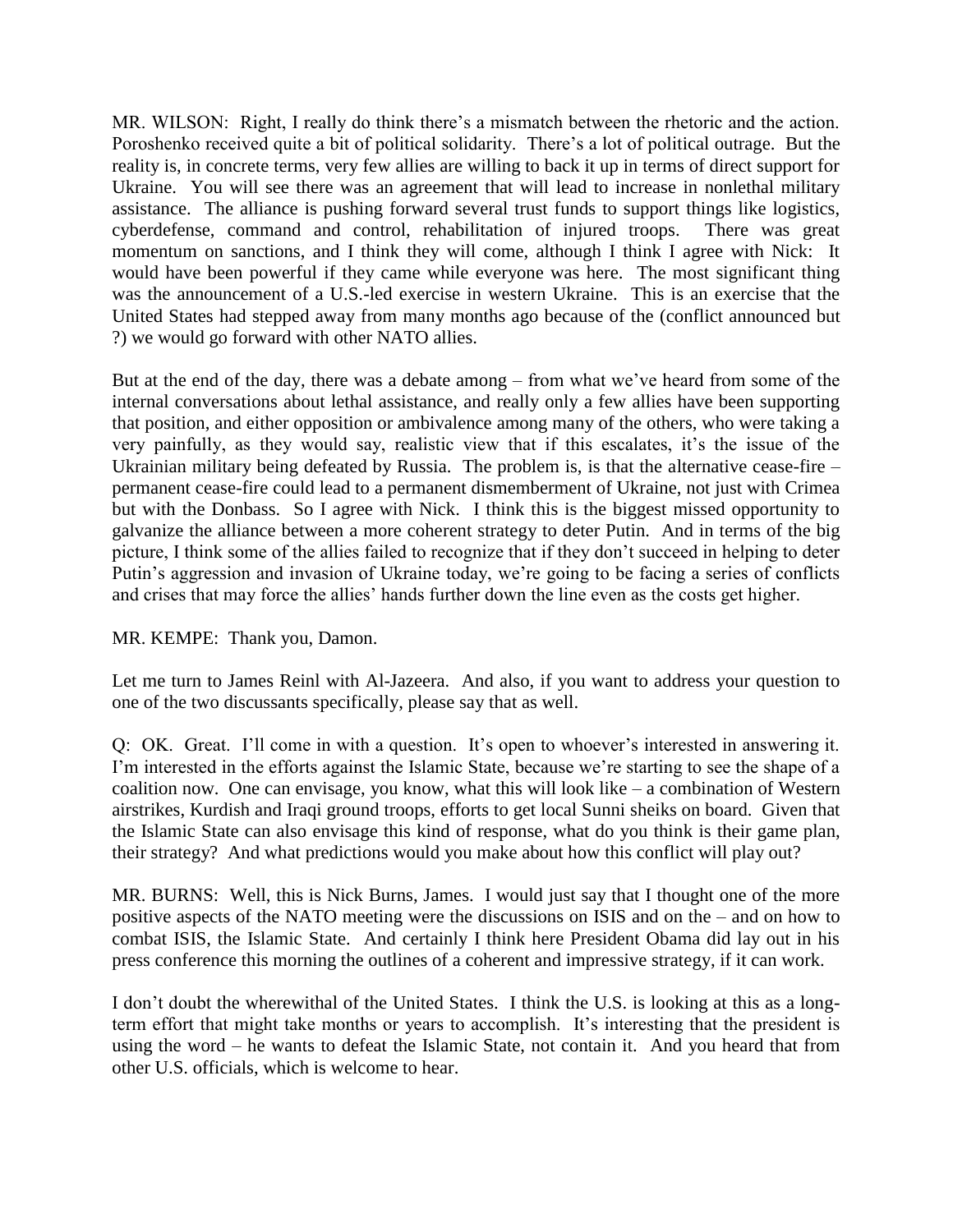But to defeat ISIS, the Islamic State, will require a substantial sustained military effort well into 2015, if not beyond. And the key question marks from the NATO meeting are, number one, will the European allies now step up with concrete support, meaning will they contribute their own air assets, aircraft, and personnel into the theater to combat ISIS? Number two, will the Sunni Arab states step forward and can it not just be a NATO coalition of NATO members, Europeans, Americans and Canadians, but can Saudi Arabia, the United Arab Emirates, Kuwait and Qatar and other states also participate on the  $-$  in  $-$  militarily as well as politically in the coalition? Will Turkey, a NATO member, agree to take measures to close its border to the introduction of ISIS oil, Islamic State-controlled oil, on – that's being sold both openly and on – in the Turkish market but also in the black market? And that would be an important way to cut off ISIS's source of financing.

And I guess the biggest other future decision that President Obama needs to make, along with his coalition leaders, is will they conduct airstrikes into Syria to the base of support for ISIS itself?

So I thought this was a very good beginning, and I've sympathized with the complexity of the choices that President Obama faced on the Islamic State. I thought he made a lot of sense in what he said this morning, but you do have those open questions: Will the United States get concrete support in that?

MR. KEMPE: Thank you, Nick. And let me turn to Ron Freeman. I would just add one other thing. Speaking to a couple of senior U.S. officials this week, I was trying to gauge how they viewed the ISIS crisis versus the Ukraine situation, and which was more important, for what reason, and the only thing I'll share is both of these officials said to me that they considered Ukraine a more dangerous crisis for U.S. interests, interestingly, because it got to the core of the international order post-Cold War and whether it was going to be turned upside down and whether the international community would do anything about it.

So that was the interesting answer I had there. Let's turn to Ron Freeman for the next question.

Q: Fred, I just wondered whether you'd like to comment on the contrast between President Ilves' body language when President Obama was speaking in Tallinn and what President Ilves had to say so eloquently at Wroclaw in June.

MR. KEMPE: The  $-$  I actually didn't watch the body language. I read the reports and I heard it, but I didn't see it. So I don't know whether Damon or Nick could speak to that.

MR. WILSON: You know, I would say, regardless of  $-$  I think I understand what you're alluding to, Ron. But I'd say, even regardless of the body language, where usually President Ilves speaks with a degree of clarity and conviction that is unmatched among NATO leaders, and he was studiously a little bit more restrained standing next to President Obama, who might speak about these issues a little bit differently.

I nonetheless will tell you that in – we had a chance to – (inaudible) – the Estonian prime minister – (inaudible) – as well as other Estonian delegates, who thought that the president's visit had an enormous impact, psychological and practical, both of reassuring the Estonians of their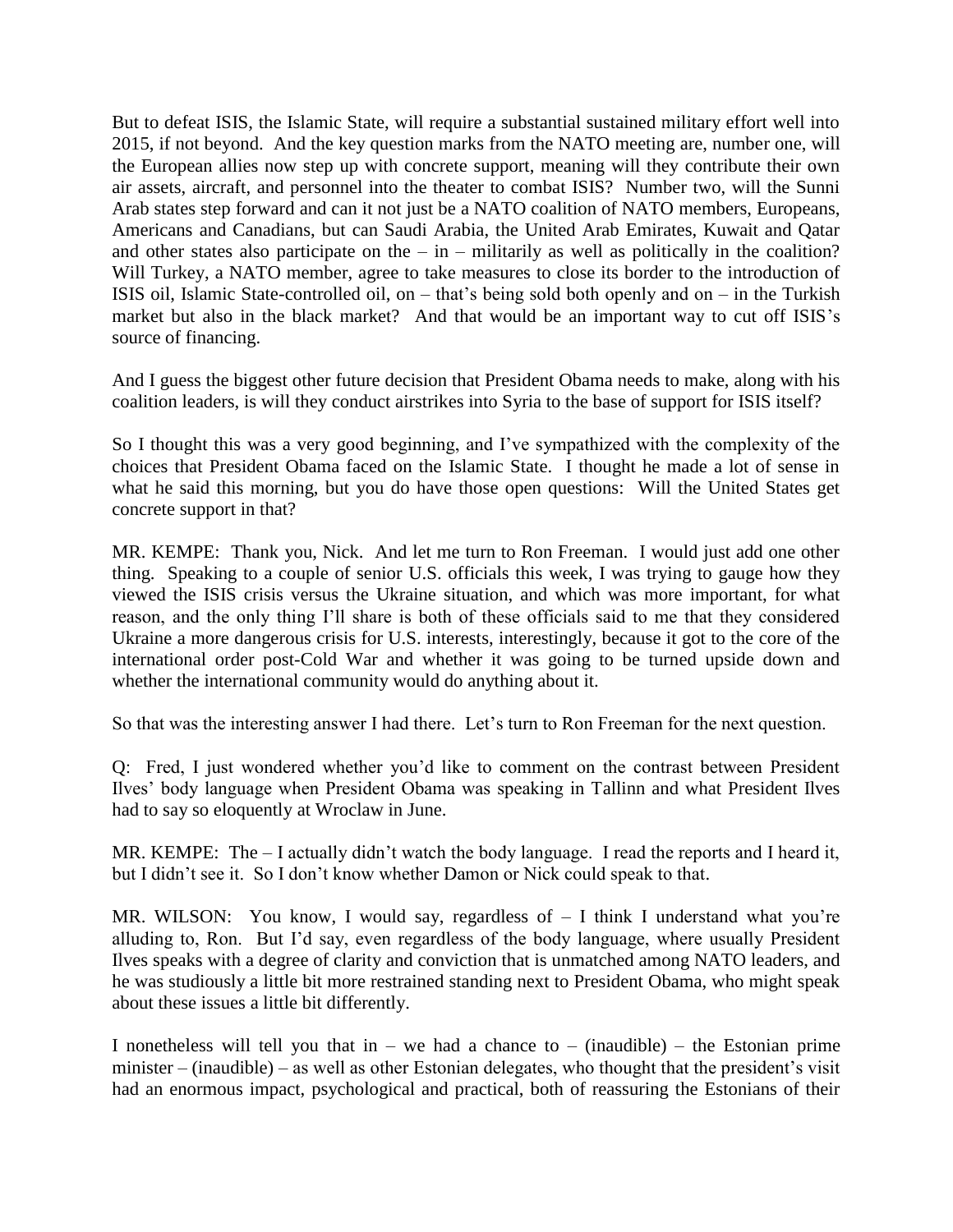own security, the concrete measures – there's a new airbase in Estonia that will be now used as – to support the NATO operations – that it had a significant impact, even if there may have been differences in presentations and the way they spoke about some of the moral issues at stake.

Q: I just want to say Damon did a great job on moderating the session at Winfield House of the Young Atlanticists. But all of the Young Atlanticists at my table – and they were all from former Soviet Union countries – they all expressed exactly what Nick Burns said so well a moment ago: the hope, a desperate hope, really, from the Azeri side, for concrete action, immediate short-term concrete action from NATO, and hope that NATO would broaden its arsenal to other forms of weapons in terms of propaganda that responds to Putin's lies and a much more aggressive and flexible approach, such as providing weapons to the Ukrainians from existing stockpiles in Europe, just a sense that something concrete had to happen, or countries like Azerbaijan would follow the path of Armenia and simply collapse under Russia's pressure.

MR. BURNS: Hey, Ron, this is Nick Burns.

Q: (Inaudible.) Yes, Nick.

MR. BURNS: I just wanted to add one point, Ron, to your comment, and it really agrees with what you and Damon have said. I thought the president was very effective in Tallinn. He gave a very fine speech. And the Balts desperately – the three of them desperately need to believe that the United States and NATO will be there if they are – if their security is threatened. And I thought that the president was as clear as he could have been that NATO's boundaries – obviously Article 5 extends to all members, including, most notably, those three. And I think that was – to be fair to the administration, that was another impressive part of this summit, that they were able to say that, I thought, with a degree of credibility that I hope will reassure the Estonians, Latvians and Lithuanians.

Having said that, again, it just redoubles in my mind the missed opportunity of not standing up to Putin on Ukraine. And I – what I mean by that is further sanctions, tougher sanctions and lethal assistance, even if defensive, to the Ukrainian government.

MR. KEMPE: Thank you, Nick.

Q: There was – Fred, I just want to mention there was a Lithuanian delegate sitting next to me in Winfield House who said, why doesn't President Obama declare the contact with – between France and Russia invalid for act of war, buy the French warships and offer them to the Ukrainian navy? (Laughter.)

MR. KEMPE: Yeah. There – that's –

MR. BURNS: That would have – that would have been a brilliant maneuver. (Chuckles.)

MR. KEMPE: Yeah. (Inaudible) – avoid wishful thinking.

So we've got about 15 minutes left on this call. I've got one questioner.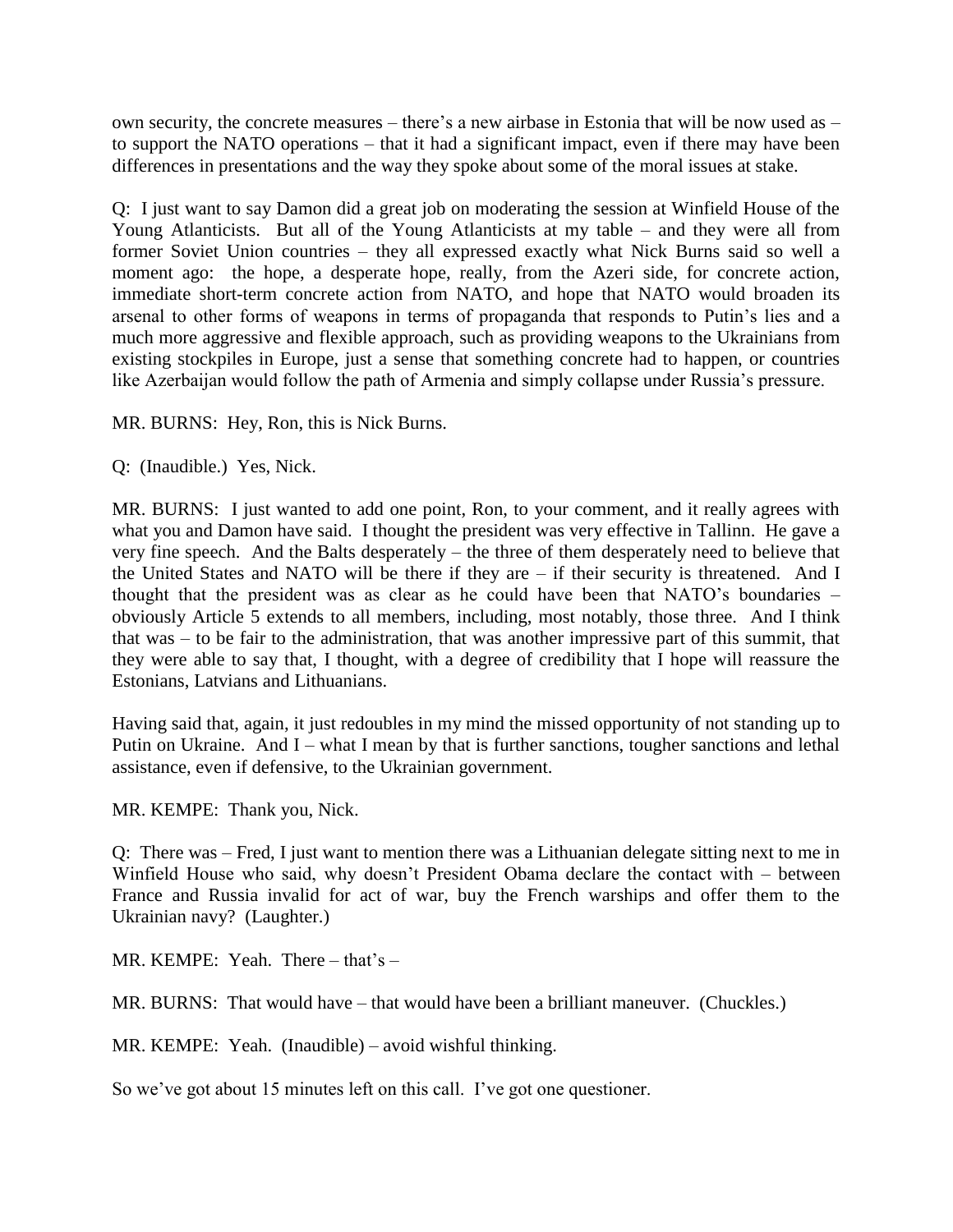Let me turn to Leandra Bernstein.

Q: OK. Great. It seems as though Putin has definitely outmaneuvered NATO and the United States in this – in the summit meeting. From what – from what's been said, NATO has made a lot of very strong statements but is essentially hamstrung economically, strategically and militarily. So I'd just like you to comment on some of these – some of these cases.

Economically, the West could not support Ukraine, could not supplant Russian economic ties with Ukraine. Strategically, Putin has effectively gotten a buffer zone from further NATO expansion. I know that there were – there was talk about a week before the summit about the open-door policy, but that seems to have changed regarding Ukrainian membership. And militarily – and wouldn't it look awfully suspicious if, immediately after Putin calling for a cease-fire and Ukraine and other partners agreeing to it, we began funneling in military aid to Ukraine? So if you could comment.

MR. KEMPE: Thank you for your question.

Nick, do you want to lead off?

MR. BURNS: Well, sure. I'm just in danger of repeating myself so I'll be very brief.

You know, the options here on the economic side are quite broad, and there's a lot that the West can do to support the Ukrainians. We cannot supplant Russia's economic influence because that's been built up through the symbiotic economic ties of centuries. And in fact, one should want Russia and Ukraine to continue to have an economic relationship. It's vital to both countries, especially Ukraine.

I do think the Europeans deserve some credit. The Germans announced a major expansion of their aid to Ukraine just a couple of weeks ago and I think Chancellor Merkel has taken that on very seriously. I think the United States could do more on the economic side.

MR. WILSON: I'd add I think there is a sense and understanding that the economic and financial support for Ukraine will increase. Even to make their current IMF understandings work is going to require some stepped-up support. And I think for the most part you'll see  $-1$ feel like that's where the allies will be more – on energy policy you see the European Union actually moving. Albeit slowly, it is moving to more decisively diversify its own resources and deal with the dependency issue. It won't happen overnight.

The U.S. has been reluctant to sort of frame its own decisions in a way that would sort of underscore their political value being at stake here. I think the real weakness – so folks are expecting – they're expecting a bigger price tag. They understand the need to have economic relations between Ukraine and Russia, although the reality is the rate at which Ukraine's trade relations have been changing have been dramatically helping to advance its economic integration with Europe as opposed to Russia even in the Donbass, where in some cases Russian and Ukrainian firms are competitors rather than suppliers.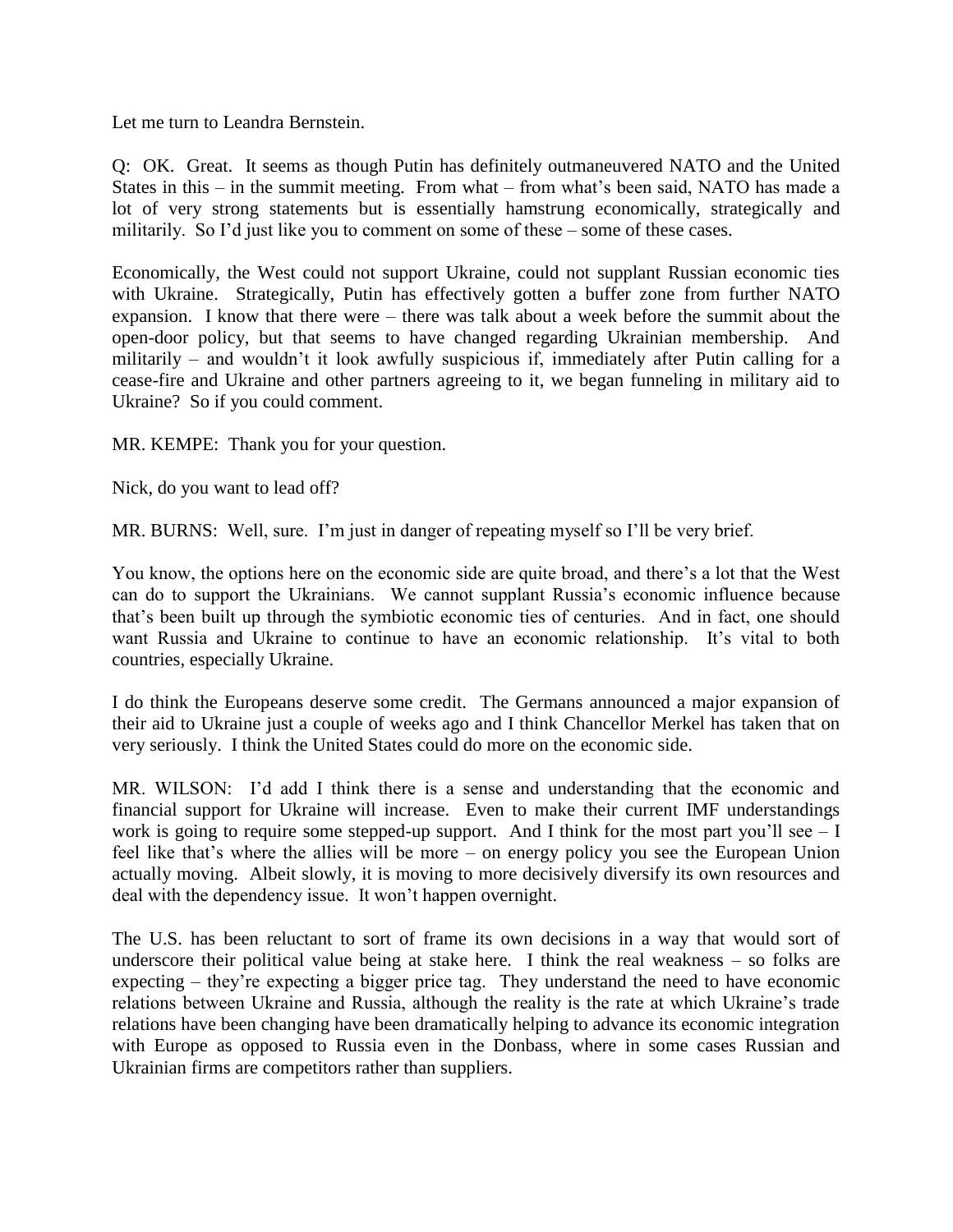On a broader open door, it's interesting. The Ukrainian government tabled a draft law just before the eve of the summit that would raise the issue of whether to restore the aspiration for ultimate NATO membership as part of the Ukrainian policy. There is almost an effort to just pretend like that didn't happen and not talk about that or really acknowledge that here at NATO, which underscores reluctance on a more decisive action, and certainly the military side.

There were some steps, a nod towards an enhanced package for Georgia, which didn't get a MAP but did get some concrete things – (inaudible) – in terms of NATO presence in the country as well as Montenegro now on a timeline for consideration for membership in 2015. But otherwise, the open-door policy was very much on the back burner.

MR. KEMPE: Thank you, Damon.

Let me turn to Marta Witter (ph), I think, from the Canada-Ukraine Council.

Q: Hello. Thank you very much for the briefing. I have a question. It seems to me that the alliance has an inherent weakness in that there are many different countries in fact that are trying to agree on one specific question, and of course they have many points of view, whereas Russia has a strength because there is one leader, Putin, who is making all the decisions.

What are the chances of the U.S., for example, providing leadership or aid to Ukraine, specifically military aid and/or economic sanctions, on its own outside of the alliance, to help Ukraine in its difficulty at the moment?

MR. BURNS: I think that really is the only realistic way that Ukraine will get military assistance, and that's why individual nation-states – as you know, NATO operates by consensus, so all 28 members have to decide on everything, and that's both a strength and a weakness but it's a strength as well. But that means that you won't get – you will not get every last European member of the alliance agreed to help Ukraine. Hopefully the United States, Canada – because of the strong stance that Prime Minister Harper has taken – the United Kingdom, those are countries that I could see moving forward to extend advanced military technology to Ukraine. I don't think it's likely that NATO will do it on an alliance basis.

So President Obama still needs to face this question. And, you know, there may be a thought now that, well, there's a cease-fire, Putin's offered his seven-point peace plan, so why should we go forward with military assistance? Well, the reason why is to leverage Putin, is to increase the pressure on him, is to force him to honor his commitments and to make it more likely that deterrence can be effective. And I think that is, again, the opportunity loss at this time.

MR. WILSON: I would just echo what Nick said. I mean, I think the issue of military assistance is not that people naively believe the Ukrainians will beat Russia, but that it is actually part of impacting Putin's calculations and strengthening the negotiating hand of Poroshenko and the Ukrainians. And I think that's one of the elements that is missing from the debate, that just because – (audio break) – is providing lethal military assistance doesn't mean it ultimately believes this is an area where Ukrainian forces will beat Russian forces over the long term. It's part of the maneuvering here.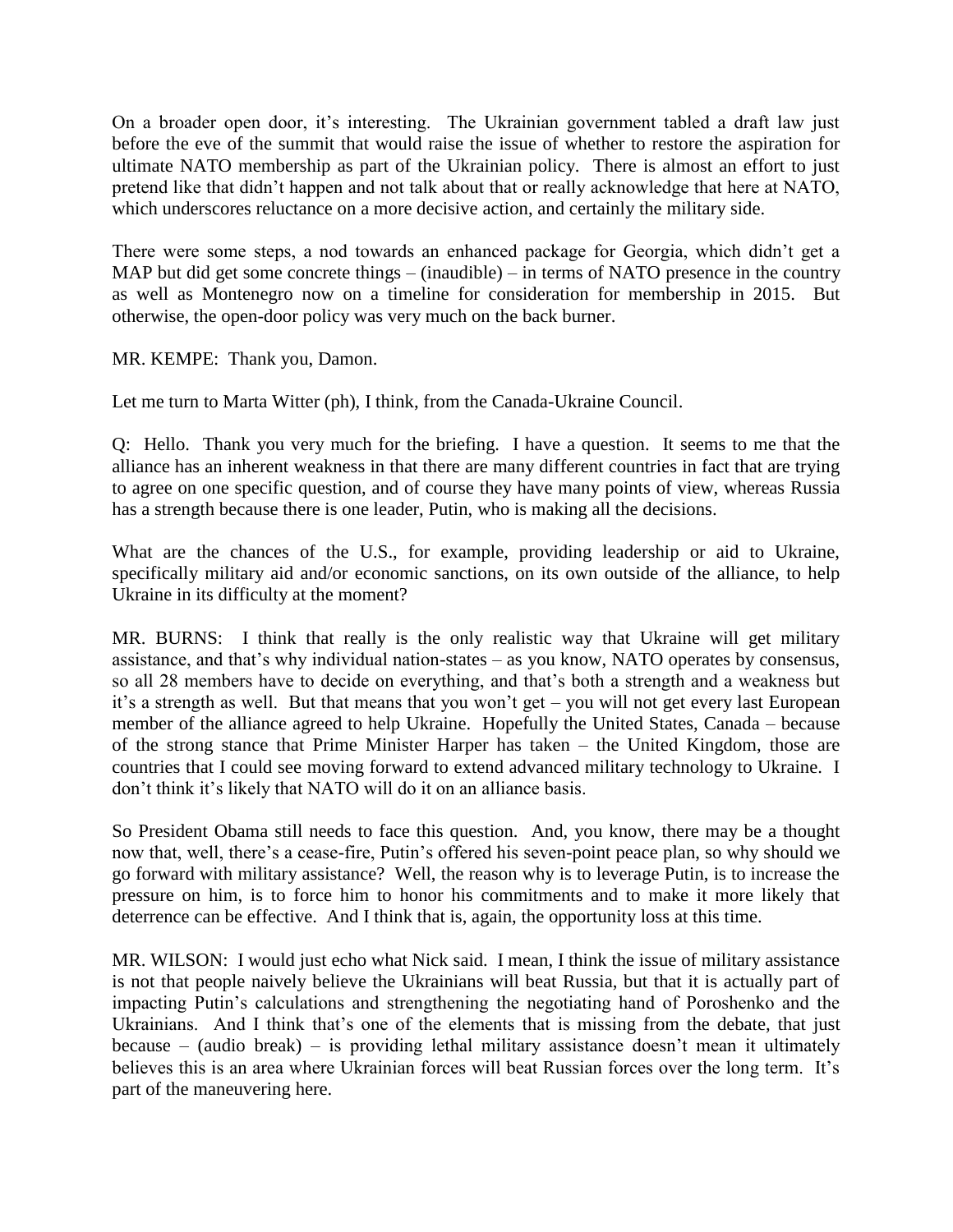The reality is that they aren't as responsive to U.S. leadership, and on a difficult issue, particularly in terms of confrontation with Russia, everyone will look to the United States. It's highly unlikely that an ally would be an outlier and go further than the United States in something as difficult and controversial and potentially dangerous as standing up to Putin. They're not going to do it on their own. And so this is where it fundamentally is a national bilateral decision.

We are only now, after Georgia's – Russia's invasion of Georgia in 2008, we are only now considering restoring some of our defensive lethal arms shipments to Georgia, and this is years later. We have – we fell into a trap of letting the victims become hurt by basically de facto arms embargoes, and I think that's the situation unfortunately that the Ukrainians are facing right now.

At the same time, there is a building sense of consensus that we've been able to detect in the U.S. Congress in support of lethal military assistance. The chairman of the Senate Foreign Relations Committee, Senator Menendez, a Democrat from New Jersey, was just in Ukraine on the eve of the NATO summit and came out forcefully in support of lethal military assistance.

The Atlantic Council hosted Senate Foreign Relations Committee and Senate Armed Services staff just a week before the summit, and they uniformly, the staff members, some of who had been divided only six weeks earlier, had come around to the conclusion that it was time for the United States to provide lethal military assistance. So I think this debate is still to unfold in the United States, and if it moves in the U.S. it will help advance it in other countries that are sympathetic.

Q: Thank you.

MR. KEMPE: Great. So thank you for those answers. We are down to the last few minutes. Let me take the two questions that are left on the line, Liz Harper and Jan Lodal, one after the other, and then we'll do a final round with our discussants.

Liz.

Q: Thanks so much. And this is a great call. My question is about Afghanistan. Could you say a little bit more about what the leaders should have said, what they needed to say, and how this might impact things on the ground, particularly regarding the political situation?

MR. KEMPE: And, Jan, could you come in with your question as well? Can we make that possible?

Q: I agree with all the points about the long-term comments on military assistance, but there's a short-term issue too, and that is to provide enough support to the Ukrainian army to make sure that they – Russia is not able to open a corridor all the way across to Transnistria. And I'd appreciate some reaction to that.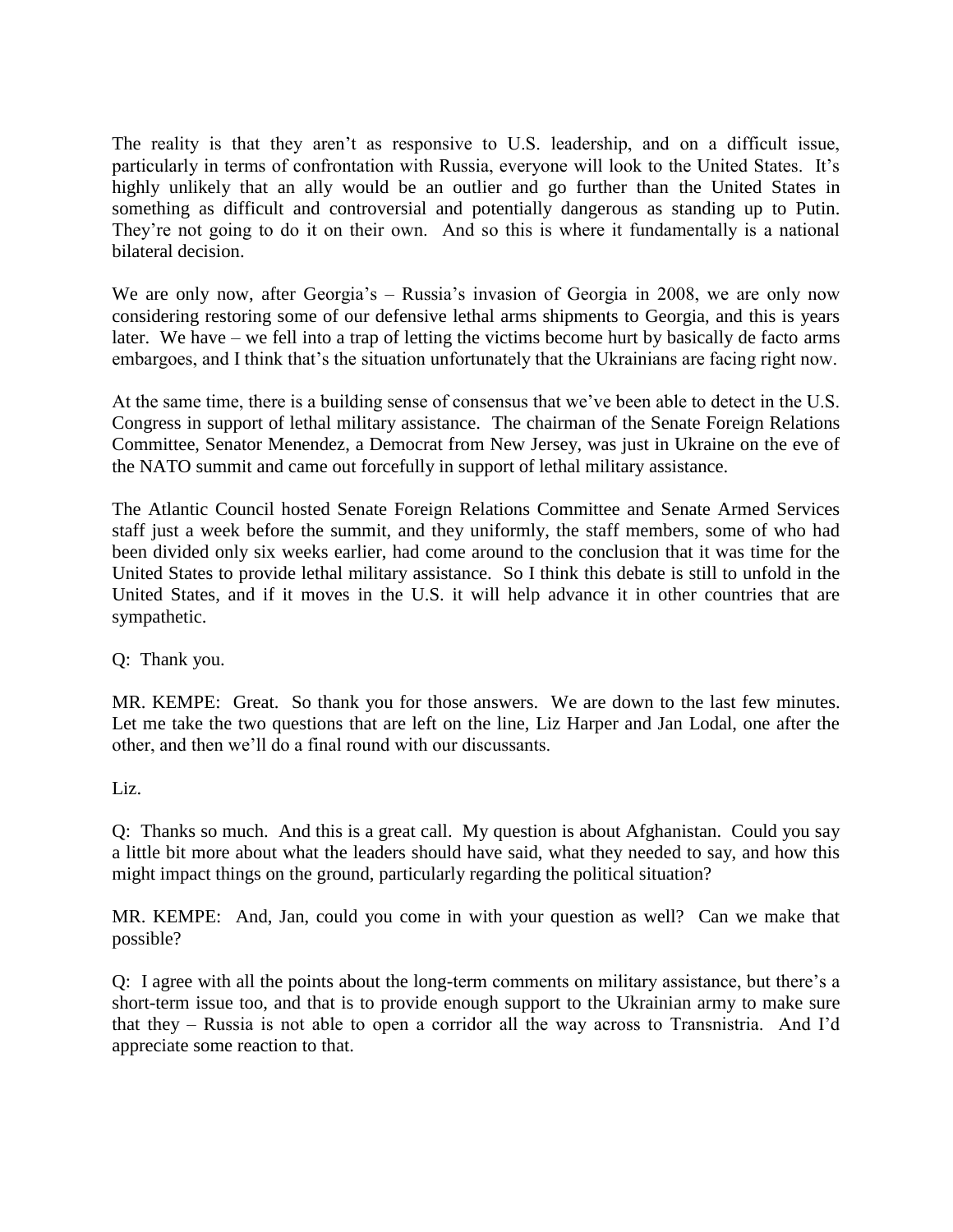MR. KEMPE: Yeah, so why don't we pick up those and then close with your comments on Afghanistan and on Russia?

And I hate to extend this call too much, but one of the questions one has to keep asking oneself is ultimately a Europe whole and – whole and free and at peace has to include Russia. So what do you do in this incredibly difficult situation where you have to stand up for Ukraine but at the same time you have to figure out a way to continue to work and get to a point where you can work with Russia?

So, Nick, since you went second first, why don't you go first this time, and then we'll close with Damon.

MR. BURNS: Thanks. I'll take the Afghanistan question first and say – thank you for the question – the United States has said – the Obama administration has said that it will take its combat troops out of Afghanistan by 2016 and there will be a – there will be a transfer to a new strategy.

The problem with that now is that you have a very – you're going to have a very weak Afghan government no matter who emerges from this protracted post-electoral phase as the new president of Afghanistan. The Taliban is certainly going to test that person, and without Western military assistance, without the substantial economic aid that Afghanistan has had since 2001 – there's going to be a substantial drop-off in economic aid – the Afghan government is going to be in peril.

And particularly with the lessons of Iraq in mind, you know, whether it's really right for us not to leave a training mission, for instance, in Iraq – I wouldn't have left a combat force but a training mission – do we now want to – shouldn't NATO now re-consider its strategy in Afghanistan? Why signal to the Taliban that the bulk of the NATO forces, if not all of them, will be leaving by 2016? Why not be more purposeful and more strategic and try to provide an effective deterrent against the Taliban by indicating that NATO is going to stay in some fashion? It may be only with several thousand troops, down substantially from full strength.

But I think the NATO – NATO did not face that question at the summit. (Inaudible) – but it did not face that question, and that's an issue that remains ahead of President Obama, and one would hope that the administration would reconsider this decision.

Fred, I would just say, to sum up, President Putin has a strategy. It's very clear and it's very well-defined. He is executing that strategy, and the NATO leaders have been largely, since the beginning of the Crimean crisis, been in – reacting to it. That didn't really change at this summit, and that was the key missed opportunity.

A U.S.-NATO strategy of its own might be to reinforce the NATO partners, countries that might not become members anytime soon or ever, like Ukraine and Georgia and Moldova, and to say to them we will help you politically and militarily. We'll help you militarily to be able to defend the borders of your country through the provision of advanced military technology. You can –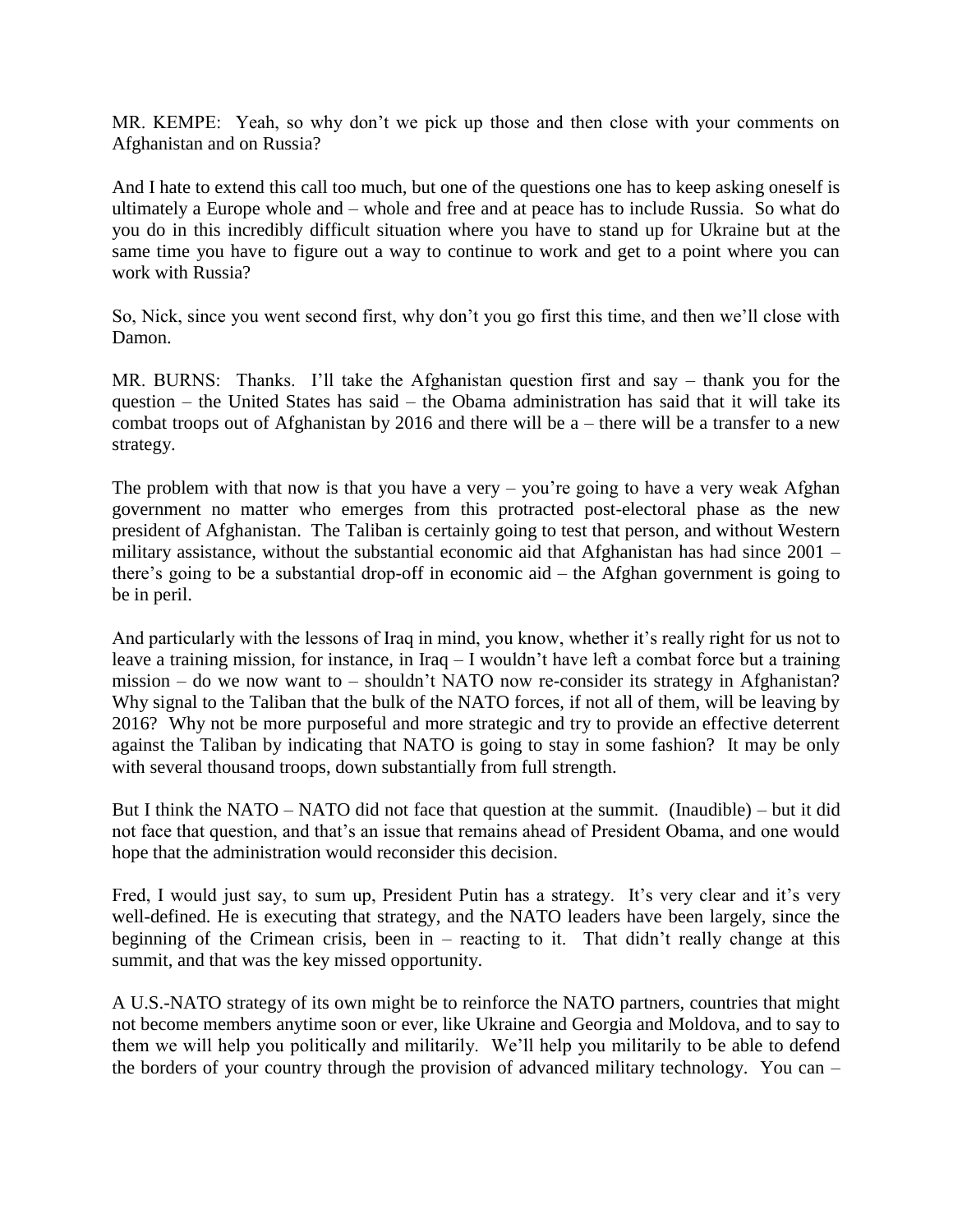you can describe it as defensive, but anti-tank weaponry would certainly have been helpful to the Ukrainian military forces over the last two weeks, and they lacked that.

The strategic imperative should be to help these countries survive so that they can have modern relationships in trade and investment with the European Union and the United States, partnership relationships with those militarily, they probably won't become members of NATO anytime soon. But right now, we're not executing – we don't have a strategy that's apparent and we're not executing effectively and we're simply reacting to Putin's strategy.

And that's a very weak position to be in, Fred – this will be my final comment – because if we – what you just said, and we still believe in a Europe whole, free and at peace. We should. It's the Europe that we were able to create in the wake of the end of the Cold War through the efforts of George H.W. Bush and Bill Clinton and others. It's the one that we should want to preserve, but if we keep reacting to Putin and don't push back a little in a strong way, I think he'll continue to have the upper hand.

And so this summit doesn't end that question, it simply continues the question that we should be asking of our governments in all allied capitals, a stronger, more strategic response to build that, maintain that democratic peace, a Europe whole, free and at peace. Thank you.

MR. KEMPE: Thank you, Nick for that very clear answer. Damon?

MR. WILSON: I would just add – I'll start with Afghanistan and then conclude on the Europe piece. I mean, originally, many thought that Afghanistan might even dominate the summit. Mr. Putin changed that equation.

But it really was a missed opportunity, I would say, to rally the international community in support of a new Afghan leader, whether it be Ashraf Ghani, as it looks likely, or Abdullah Abdullah, a new Afghan leader who really was going to demonstrate he could be a partner of the alliance and the international community, sign the bilateral security agreements, move on to the transition to the operation resolute support, which the allies stand behind. It could have been a rallying moment and a way to change the narrative and the trajectory of Afghanistan. In that case, it was a missed opportunity and somewhat buried.

The irony is that we heard from  $-$  we met with  $-$  I believe, with many defense ministers and other allies who expressed a high degree of nervousness about their investments going down the drain if we mishandle this final year and head too rapidly out of the exit before Afghanistan is ready, would that lead Afghanistan to the fate that we've seen in Iraq.

And it's striking to hear smaller allies say we really think we need to remain in Afghanistan. Now some allies clearly would be eager to get out and would welcome that, but others are speaking up. But the reality at the end of the day is that they all know that this is going to be determined by the United States because the United States is the most security actor on the ground, and they can't operate or do this if the United States is out. So I think this decision boomerangs back in Washington.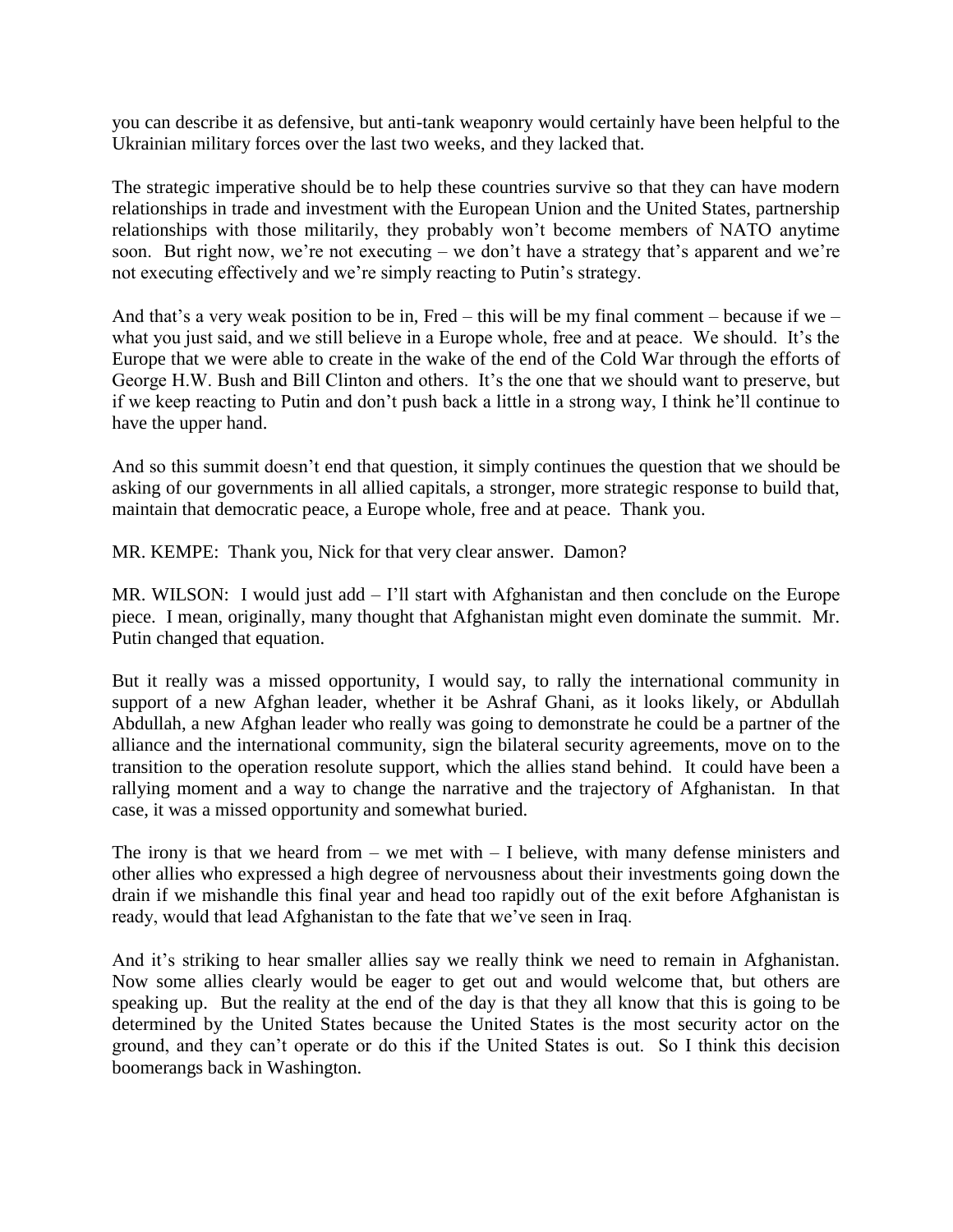On Europe, I think Jan Lodal's point is absolutely right. Tactically, the biggest concern right now here at NATO is that Russian forces were moving into Ukraine further along the Black Sea coast headed towards the port city of Mariupol, which is a stronghold of Rinat Akhmetov, one of the oligarchs there, and the real concern being that if the Russians kept moving that way creating a land connection, a land bridge to Crimea and perhaps ceding, as Jan said, even a land bridge all the way to Transnistria in Moldova.

They've laid the intellectual groundwork for this by putting out an incredible narrative now about this 18th century entity called Novorossiya, New Russia, which is the Donbass and eight oglachs in the south and east of Ukraine almost as if they're giving themselves room for – (inaudible) – to hedge to potentially push for an independent Novorossiya. Not to say that's specifically where they're headed, but they're keeping that option open by laying the ideological information or groundwork for that. So I think the movement on the ground, particularly connecting the Russian forces to Crimea poses an even greater strategic threat and challenge not just to Ukraine but to Europe.

To conclude, this alliance actually – interestingly enough, the second sentence of their declaration is about a Europe whole, free and at peace and how Russia's aggressive actions in Ukraine have fundamentally challenged our shared vision of a Europe whole, free and at peace. And so there's a resounding commitment to that – sustaining that vision which represents a movement, and I'm quite pleased to see that in the wake of a lot of the Atlantic Council work on that issue.

But the strategy of achieving that Europe whole, free and at peace is broken. It's no longer a partnership with Russia, no longer further enlargement to former adversaries and deeper integration in Europe. And so I think the biggest challenge here is that for NATO to be secure, it has to be able to deter Putin's aggression not just intentionally against Estonia, but against Ukraine. And that's what's missing, is a sense that Ukraine's fight is NATO's fight, that Ukraine's fight is the West's fight; it's the world's fight. And the inadvertent consequence of Wales may be to really reassure and secure the allies (in cells ?) while inadvertently putting Europe on a path of  $a - of a clear division$ , a much brighter gray zone and an unfortunate sphere of influence in the east where these countries lack a degree of sovereignty.

And I think that's the challenge, that if the alliance doesn't manage to stop Putin's aggression now, we're likely to see another conflict, another crisis in six months, 12 months, 24 months from now.

MR. KEMPE: Thank you Damon, and thank you Nick. And thank you for that powerful close on both of your parts.

This is what we try to do on these membership calls. This is a moment that's quite important certainly in alliance history and in transatlantic history. We've had two of the keenest observers of all of this and talking in a very frank and, I would say, unsettling way at the end of a NATO summit that will be historic. And we all know its importance, so we're not quite sure until this plays out what the ramifications are going to be.